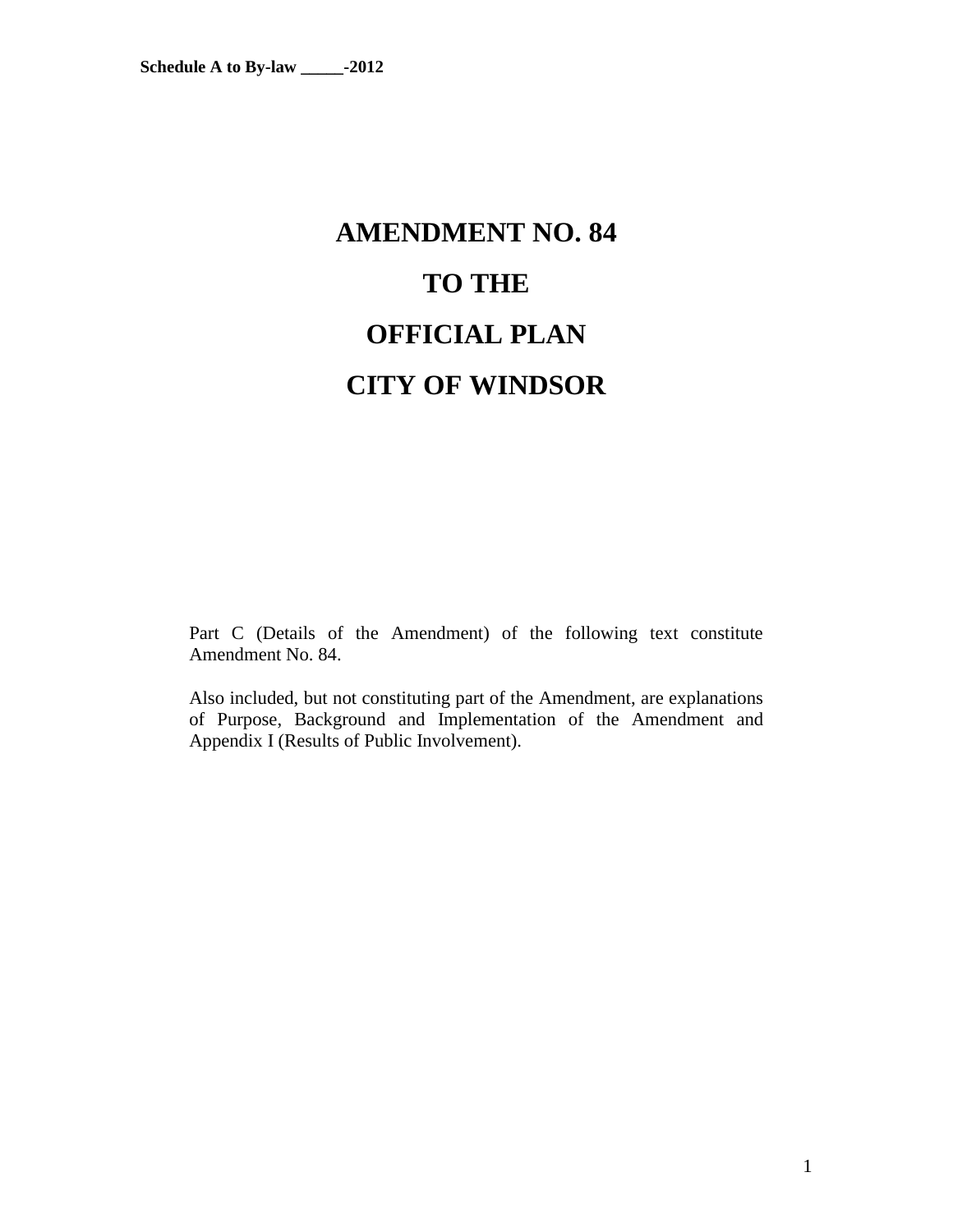# **A. PURPOSE**

This amendment is the third part of the implementation of the Official Plan 5-Year Review. Subsequent amendments include the addition of updated Official Plan Volume 1 and Volume 2 schedules, and updates to the Environment, Land Use, and Infrastructure chapters. The purpose of this amendment is to incorporate into the Official Plan certain policy modifications that have been identified in the Official Plan Review. They involve no change in land use policy direction from what is contained in the current approved Official Plan. The changes include:

- Updating of the text in Chapter  $10 -$  Procedures, Section  $2 -$  Support Studies.
- Updating of the text in Chapter  $11 \text{Tools}$ , Section  $3 \text{Secondary Plans}$ .
- Updating of the text in Chapter  $11$  Tools, Section  $4$  Subdivisions and Consents.
- Updating of the text in Chapter  $11 \text{Tools}$ , Section  $6 \text{Zoning}$ .
- Updating of the text in Chapter  $11 \text{Tools}$ , Section 8 Community Improvement.
- Addition of text in Chapter  $11 \text{Tools}$ , Section  $10 \text{Community}$  Benefits.
- Addition of text in Chapter  $11 \text{Tools}$ , Section  $11 \text{Rede}$ velopment Plans.

# **B. BACKGROUND**

The current City of Windsor Official Plan (Volume 1: The Primary Plan) was adopted by City Council on October 25, 1999 and approved in part by the Minister of Municipal Affairs and Housing on March 28, 2000 with the remainder being approved by the Ontario Municipal Board on November 1, 2002.

The Support Studies and Information in Volume 1, Chapter 10 – Procedures need to be updated.

The Secondary Plans policies and the Community Improvement policies in Volume 1, Chapter 11 – Tools need to be updated to reflect the Urban Structure Plan policies to reflect the new policies added by OPA No. 79 – Urban Structure Plan in Chapter 3 – Development Strategy.

The Subdivisions and Consents policies in Volume 1, Chapter 11 – Tools need to be updated to include new policies for Condominium Conversions.

The Zoning policies in Volume 1, Chapter 11 – Tools need to be updated.

A new section describing Community Benefits policies needs to be added to implement powers authorized by Subsection 37(1) of the *Planning Act*. Subsection 37(1) of the *Planning Act* allows the council of a local municipality the power to authorize increases in the height and density of development otherwise permitted by the by-law that will be permitted in return for the provision of such facilities, services or matters as are set out in the by-law.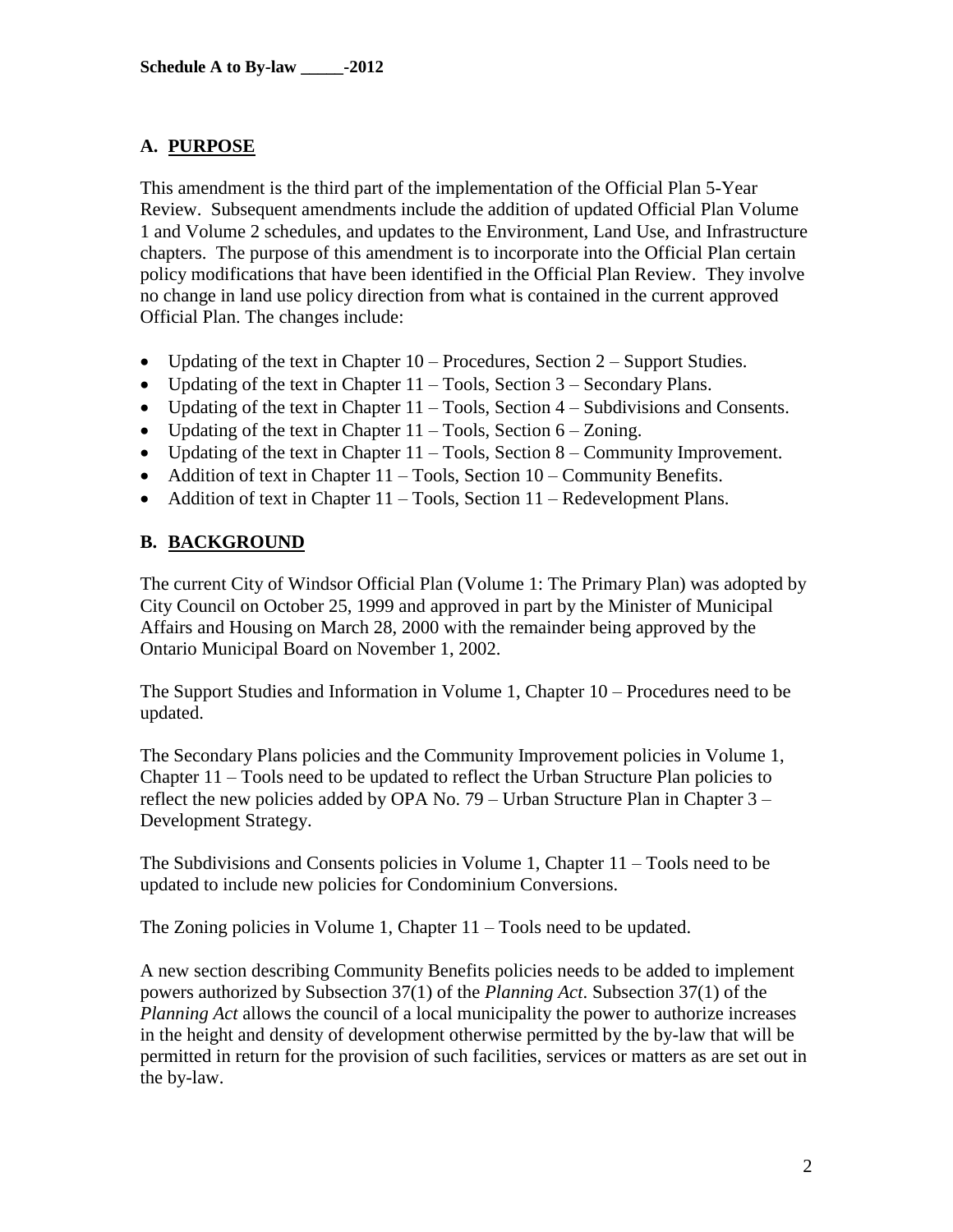A new section describing Redevelopment Plan policies needs to be added to require an approved Redevelopment Plan prior to the issue of certain municipal permits.

# **C. DETAILS OF THE AMENDMENT**

1. That Chapter 10, Procedures BE AMENDED by deleting sections 10.1.3, 10.2.1.5, 10.2.1.7, 10.2.1.8, 10.2.1.9, 10.2.1.12, 10.2.1.12(duplicate), 10.2.14 and 10.8.1 and replacing them with the following:

| <b>PERMITTED</b><br>USES IN ALL<br>LAND USE<br><b>DESIGNATIONS</b>                                                         | 10.1.3   | Infrastructure and services may be permitted in all areas of<br>Windsor without requiring an amendment to this Plan.                                                      |  |  |
|----------------------------------------------------------------------------------------------------------------------------|----------|---------------------------------------------------------------------------------------------------------------------------------------------------------------------------|--|--|
| <b>IMPLEMENTATION</b>                                                                                                      | 10.2.1.5 | All relevant mitigation recommendations included in a<br>support study shall be included as a condition of approval<br>to be implemented by the proponent of development. |  |  |
| 10.2.1.7<br><b>SUPPORT</b><br><b>INFORMATION AND</b><br><b>MATERIALS FOR</b><br><b>PLANNING ACT</b><br><b>APPLICATIONS</b> |          | The municipality may require the applicant to sumit any of<br>the following information at any time during an application<br>under the <i>Planning Act</i> :              |  |  |
|                                                                                                                            |          | Deed and/or Offer of Purchase;<br>(a)                                                                                                                                     |  |  |
|                                                                                                                            |          | Topographic Plan of Survey;<br>(b)                                                                                                                                        |  |  |
|                                                                                                                            |          | Conceptual Development Plan;<br>(c)                                                                                                                                       |  |  |
|                                                                                                                            |          | (d) Floor Plans and/or Elevations;                                                                                                                                        |  |  |
|                                                                                                                            |          | Record of Site Condition (RSC);<br>(e)                                                                                                                                    |  |  |
|                                                                                                                            |          | (f)<br><b>Stormwater Management Plan;</b>                                                                                                                                 |  |  |
|                                                                                                                            |          | Approved Class Environmental Assessment;<br>(g)                                                                                                                           |  |  |
|                                                                                                                            |          | Geotechnical Study;<br>(h)                                                                                                                                                |  |  |
|                                                                                                                            |          | Draft Plan of Subdivision;<br>(i)                                                                                                                                         |  |  |
|                                                                                                                            |          | Condominium Description;<br>(i)                                                                                                                                           |  |  |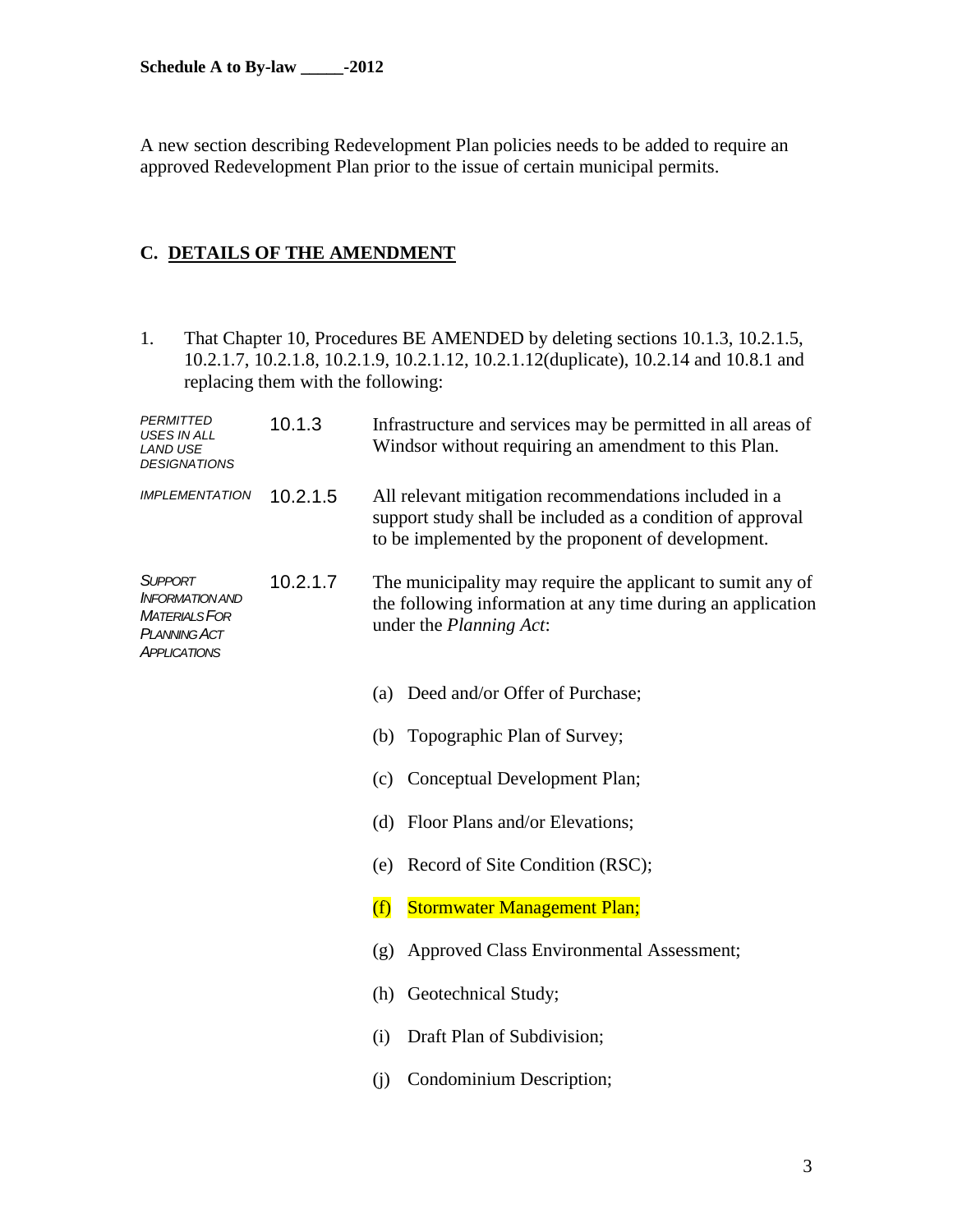- (k) Transportation Impact Study and/or Statement;
- (l) Environmental Evaluation Report;
- (m) Guideline Plan;
- (n) Sanitary and/or Storm Sewer Study;
- (o) Market Impact Assessment;
- (p) Noise and/or Vibration Study;
- (q) Planning Rationale Study;
- (r) Tree Inventory and Preservation Study;
- (s) Built Heritage Impact Study;
- (t) Archaeological Assessment;
- (u) Lighting Study;
- (v) Environmental Site Assessment;
- (w) Design Study;
- (x) Studies related to atmospheric gases than can be generated in soil and/or leachate;
- (y) Micro-Climate Study; and
- (z) Other Material or Studies relevant to the development and lands affected by the application.

*APPLICATION* 10.2.1.12 When the pre-application consultation process for a proposed development approval application identifies the need for one or more support studies, the application shall not be considered complete until the required study or studies are prepared and submitted to the satisfaction of the Municipality. Notification of a complete application shall be given to the applicant and all other parties by the Municipality in accordance with the *Planning Act.*

*COMPLETE*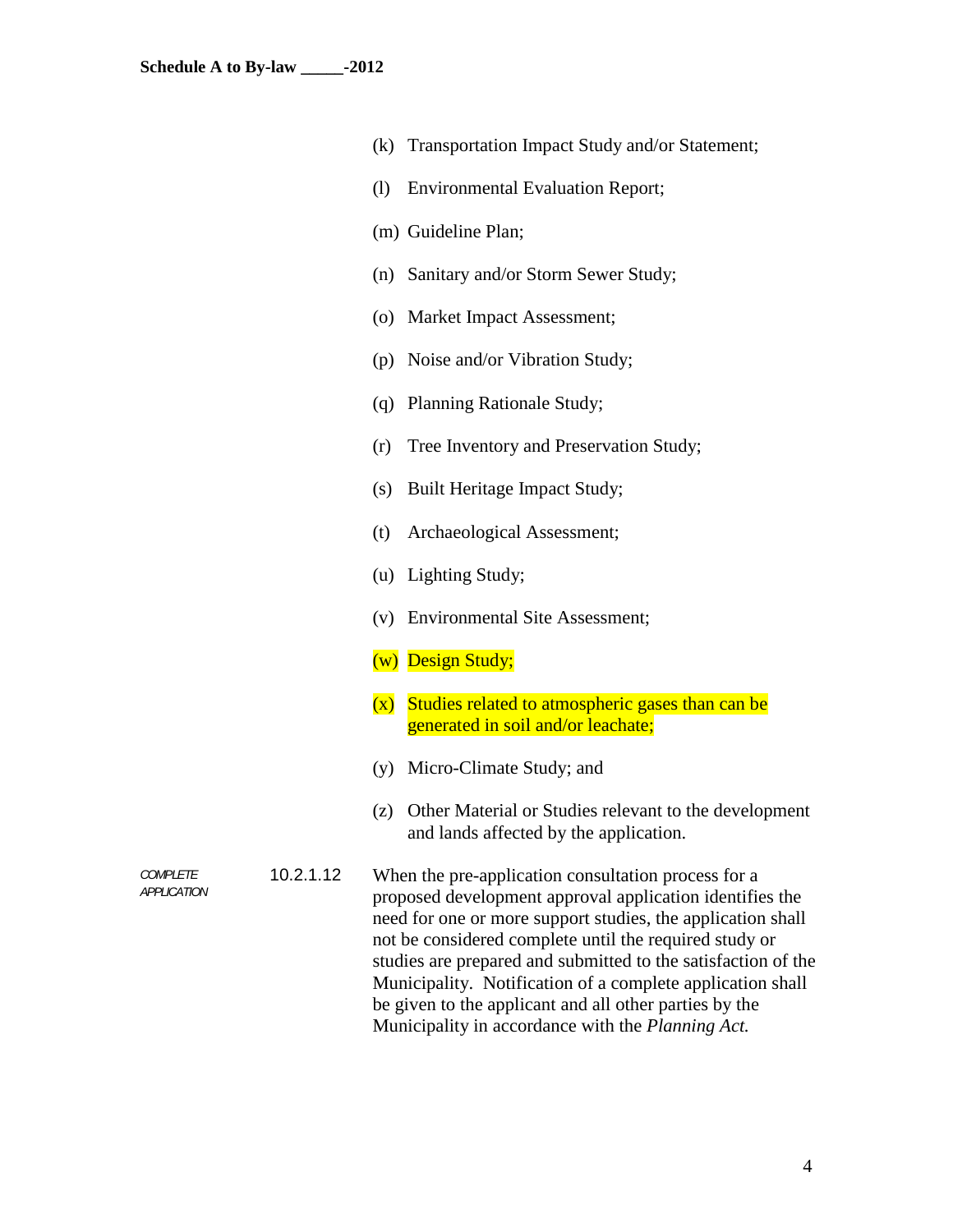| PUBLICINFORMATION 10.2.1.13 | Council shall ensure that information and material       |
|-----------------------------|----------------------------------------------------------|
|                             | provided by a person or public body that has submitted a |
|                             | complete application for development approval shall be   |
|                             | available to the public for review.                      |

# **10.2.14 Tree Inventory and Preservation Study**

The following policies should be read in conjunction with subsection 5.3.6 of this Plan.

| PURPOSE | 10.2.14.1 | The purpose of a Tree Inventory and Preservation Study is    |
|---------|-----------|--------------------------------------------------------------|
|         |           | to investigate existing tree vegetation, within and adjacent |
|         |           | to development and determine how protection and              |
|         |           | enhancements can coincide with proposed development.         |
|         |           |                                                              |

#### *STUDY COMPONENTS* 10.2.14.2 Where a Tree Inventory and Preservation Study is required, such a study should include:

- (a) An inventory of trees;
- (b) an evaluation of the impact of the proposed development upon the existing trees;
- (c) possible infrastructure modifications and construction staging procedures;
- (d) recommend trees/vegetation to be preserved;
- (e) measures to be taken during construction to mitigate the impact of development upon trees/vegetation;
- (f) provisions for replacement of trees/vegetation designated for preservation that are not successfully preserved; and,
- (g) a detailed maintenance program to be followed after development is complete.

| CONSULTATION WITH 10.6.8 | <b>Consultation with First Nations will take place as part of a</b> |
|--------------------------|---------------------------------------------------------------------|
| <b>FIRST NATIONS</b>     | development application or detailed planning study.                 |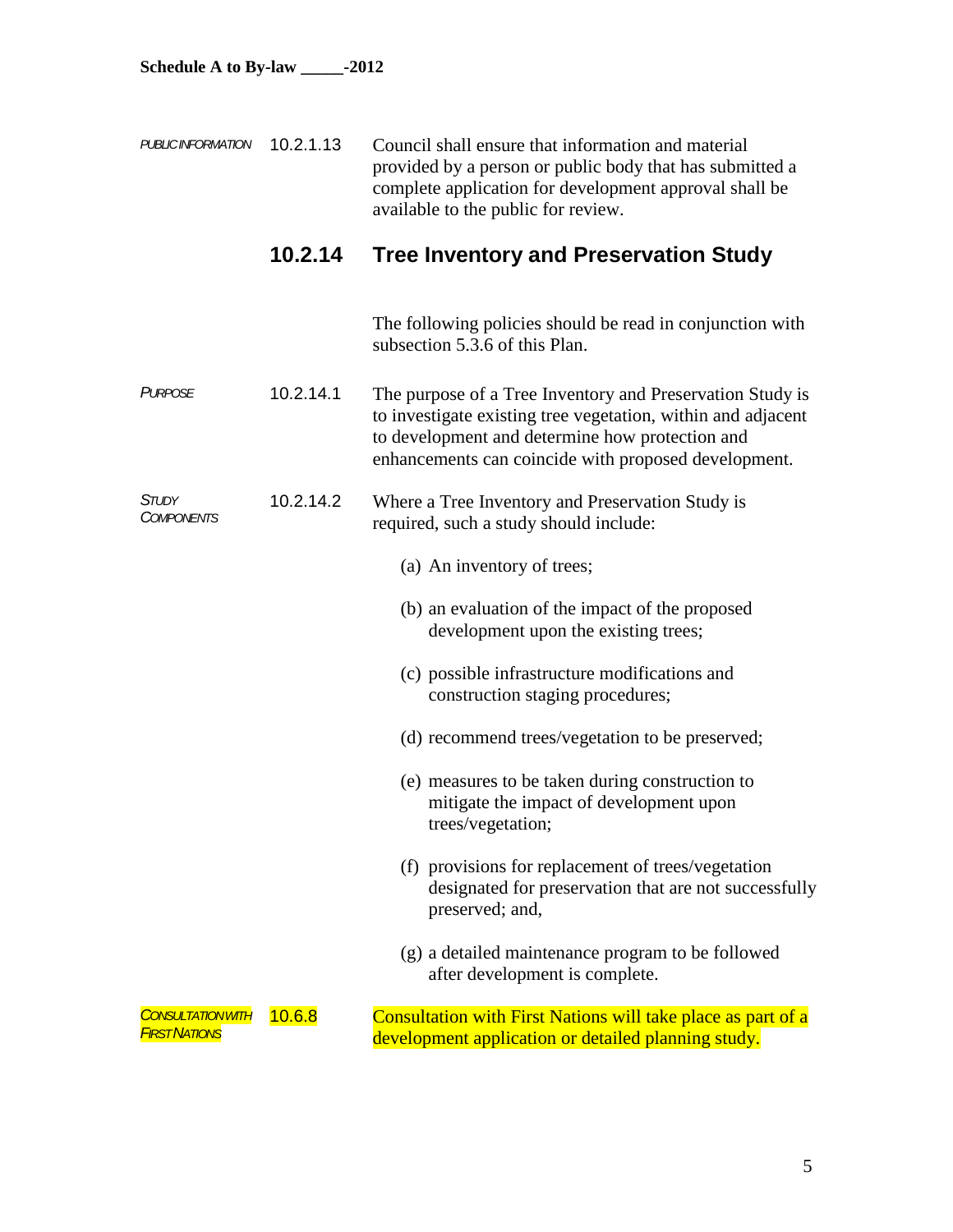| <b>PROVINCIAL POLICY</b> | 10.8.1 | This Official Plan shall conform to provincial legislation  |
|--------------------------|--------|-------------------------------------------------------------|
|                          |        | and shall have regard to matters of provincial interest and |
|                          |        | shall be consistent with provincial policy statements. This |
|                          |        | Plan has been prepared to meet these requirements within    |
|                          |        | the context of both existing and emerging policy            |
|                          |        | initiatives.                                                |

- **5Y** *SYEAR REVIEW* 10.9.1 Council Shall, at intervals of no more than five years, hold a public meeting to consider the need for revisions to this Plan. The following factors need to be taken into consideration when determining the need for preparing a 5 year review of an Official Plan:
	- (a) That the Official Plan conforms or does not conflict with provincial plans;
	- (b) Has regard to the matters of provincial interest that are identified in the *Planning Act*;
	- (c) Is consistent with policy statements issued under the *Planning Act*;
	- (d) The need for confirmation or amendment of employment land policies in the Official Plan; and
	- (e) Any other matter that Council identifies as impacting an Official Plan.
- 2. That section 10.2.1.10 be renumbered to 10.2.1.8.
- 3. That section 10.2.1.11 be renumbered to 10.2.1.9.
- 4. That section 10.2.1.12 be renumbered to 10.2.1.10.
- 5. That section 10.2.1.13 be renumbered to 10.2.1.11.
- 6. That Chapter 11, Procedures BE AMENDED by deleting section 11.3 and replacing it with the following:

# **11.3 Secondary Plans**

Secondary Plans will be used to guide the development or redevelopment of planning districts, neighbourhoods, corridors or any other area as identified on Schedule A: Planning Districts and Policy Areas. These plans provide specific schedules and policies for those areas of the city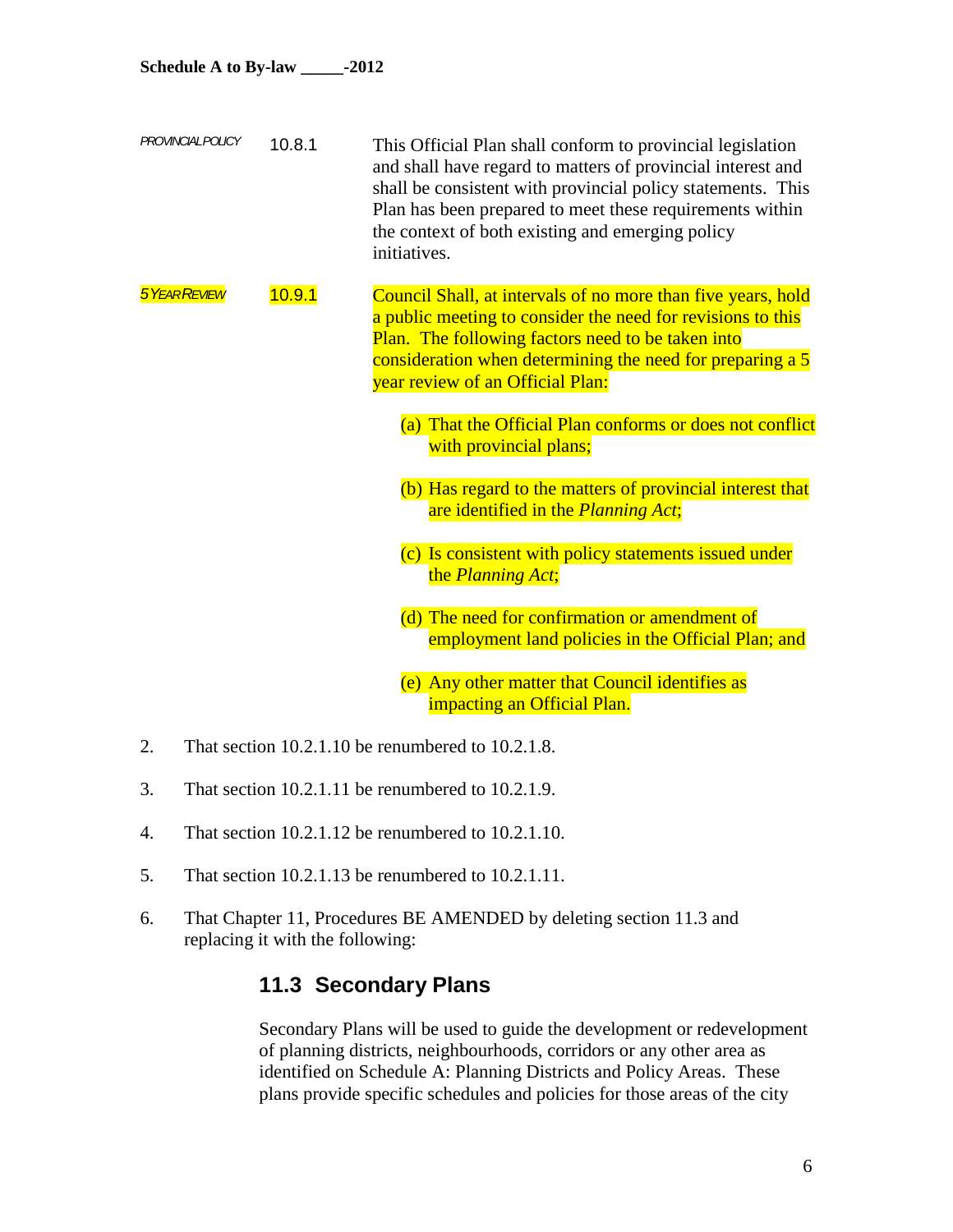where more detailed directions for land use, infrastructure, transportation, environment, urban design, heritage or other topics are required beyond the general framework provided by this Plan. All secondary plans are contained within Volume II: Secondary Plans and Special Policy Areas.

# **11.3.1 Objectives**

| <b>ADDRESS</b><br><b>SPECIFIC</b><br>AREAS         | 11.3.1.1 | To provide a process and a framework for addressing planning<br>issues affecting or characterizing specific areas of the city.                                                   |  |  |
|----------------------------------------------------|----------|----------------------------------------------------------------------------------------------------------------------------------------------------------------------------------|--|--|
| APPLY<br><b>OFFICIAL PLAN</b><br><b>PRINCIPLES</b> | 11.3.1.2 | To facilitate the application of the general planning principles<br>expressed in this Plan.                                                                                      |  |  |
| <b>STRENGTHEN</b><br>DEVELOPED<br>Areas            | 11.3.1.3 | To strengthen existing developed areas of the city and to<br>facilitate, where desirable, appropriate and orderly<br>redevelopment.                                              |  |  |
| <b>VACANT LAND</b>                                 | 11.3.1.4 | To ensure the orderly, efficient and appropriate development of<br>large tracts of vacant or underutilized land.                                                                 |  |  |
| DESIRABLE<br>CHARACTERISTICS                       | 11.3.1.5 | To ensure that desirable characteristics of the city are protected<br>and enhanced.                                                                                              |  |  |
| <b>SUSTAINABLE</b><br>REVITALIZATION               | 11.3.1.6 | To ensure revitalization of existing developed areas and<br>development of new growth areas is designed to be sustainable.                                                       |  |  |
| URBAN<br><b>STRUCTURE</b>                          | 11.3.1.7 | To provide an urban structure of Windsor consistent with the<br>urban structure of Windsor as identified in Schedule J: Urban<br>Structure Plan.                                 |  |  |
|                                                    | 11.3.2   | <b>Policies</b>                                                                                                                                                                  |  |  |
| Areas for<br><b>STUDY</b>                          | 11.3.2.1 | Secondary Plans may be prepared as needed for planning districts,<br>neighbourhoods, corridors or any other identified area of the city<br>and in particular:                    |  |  |
|                                                    |          | large tracts of vacant or underutilized land to ensure the<br>(a)<br>appropriate and orderly use of land, economic development<br>and the efficient provision of infrastructure; |  |  |
|                                                    |          | areas undergoing change where current policies require<br>(b)<br>updating to guide redevelopment or warrant reconsideration                                                      |  |  |

and in particular: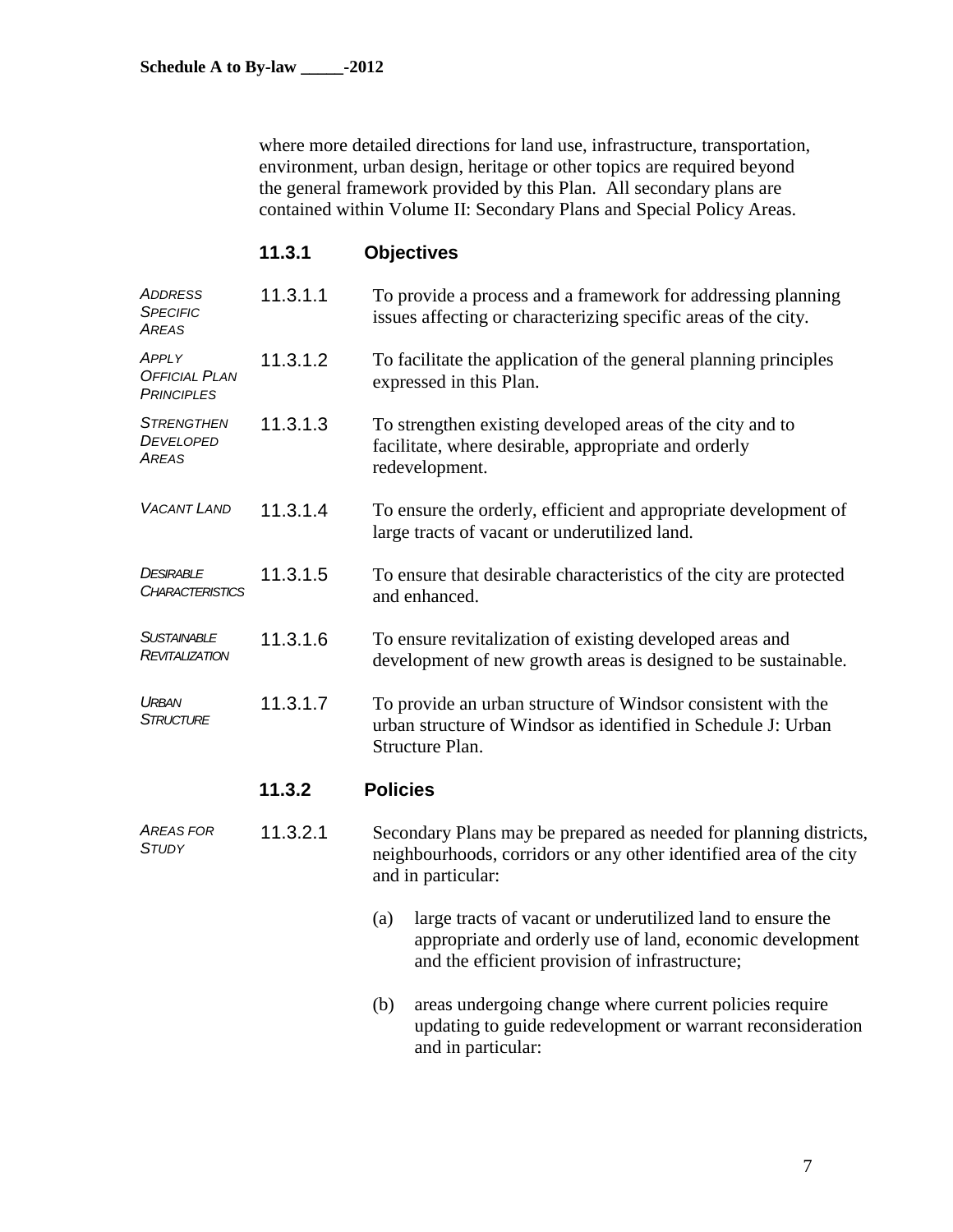|                                     |          |     | (i)    | obsolete industrial areas;                                                                                                                                                                                                                                                                                                                                                            |
|-------------------------------------|----------|-----|--------|---------------------------------------------------------------------------------------------------------------------------------------------------------------------------------------------------------------------------------------------------------------------------------------------------------------------------------------------------------------------------------------|
|                                     |          |     | (ii)   | declining commercial areas; and                                                                                                                                                                                                                                                                                                                                                       |
|                                     |          |     | (iii)  | areas with desirable characteristics or functions such<br>as the City Centre, heritage areas, the waterfront and<br>gateways;                                                                                                                                                                                                                                                         |
|                                     |          | (c) |        | areas in need of stability and strengthening such as older<br>residential neighbourhoods and heritage areas.                                                                                                                                                                                                                                                                          |
| CONFORM TO<br><b>OFFICIAL PLAN</b>  | 11.3.2.2 |     |        | Secondary plans shall be prepared to implement this Plan and<br>may amend it as necessary. In the event of a conflict between a<br>secondary plan and this Plan, the secondary plan shall prevail and<br>take precedence provided the general goals and objectives of this<br>Plan are maintained.                                                                                    |
| <b>TERMS OF</b><br><b>REFERENCE</b> | 11.3.2.3 |     |        | Prior to commencing the preparation of a secondary plan, the<br>Municipality will prepare a draft terms of reference which will set<br>out the need for the secondary plan, the intended scope, the<br>process of plan preparation and the opportunities for public<br>participation and involvement.                                                                                 |
| <b>CONTENTS</b>                     | 11.3.2.4 |     |        | Secondary plans shall generally include the following:                                                                                                                                                                                                                                                                                                                                |
|                                     |          | (a) |        | a statement of the basis or rationale for the preparation of<br>the secondary plan;                                                                                                                                                                                                                                                                                                   |
|                                     |          | (b) | whole; | a description of the planning area and/or area under study,<br>including a reference map, and the role and relationship of<br>the planning district and/or area under study to the city as a                                                                                                                                                                                          |
|                                     |          | (c) |        | an inventory and assessment of the area in terms of land<br>use, demographics and land ownership, economic and<br>social conditions, natural and man-made heritage features,<br>environmental characteristics and conditions,<br>physiographic and soil characteristics, transportation,<br>servicing infrastructure and external influences, natural and<br>built heritage features; |
|                                     |          | (d) |        | current land use designations, zoning and similar policy or<br>regulatory controls;                                                                                                                                                                                                                                                                                                   |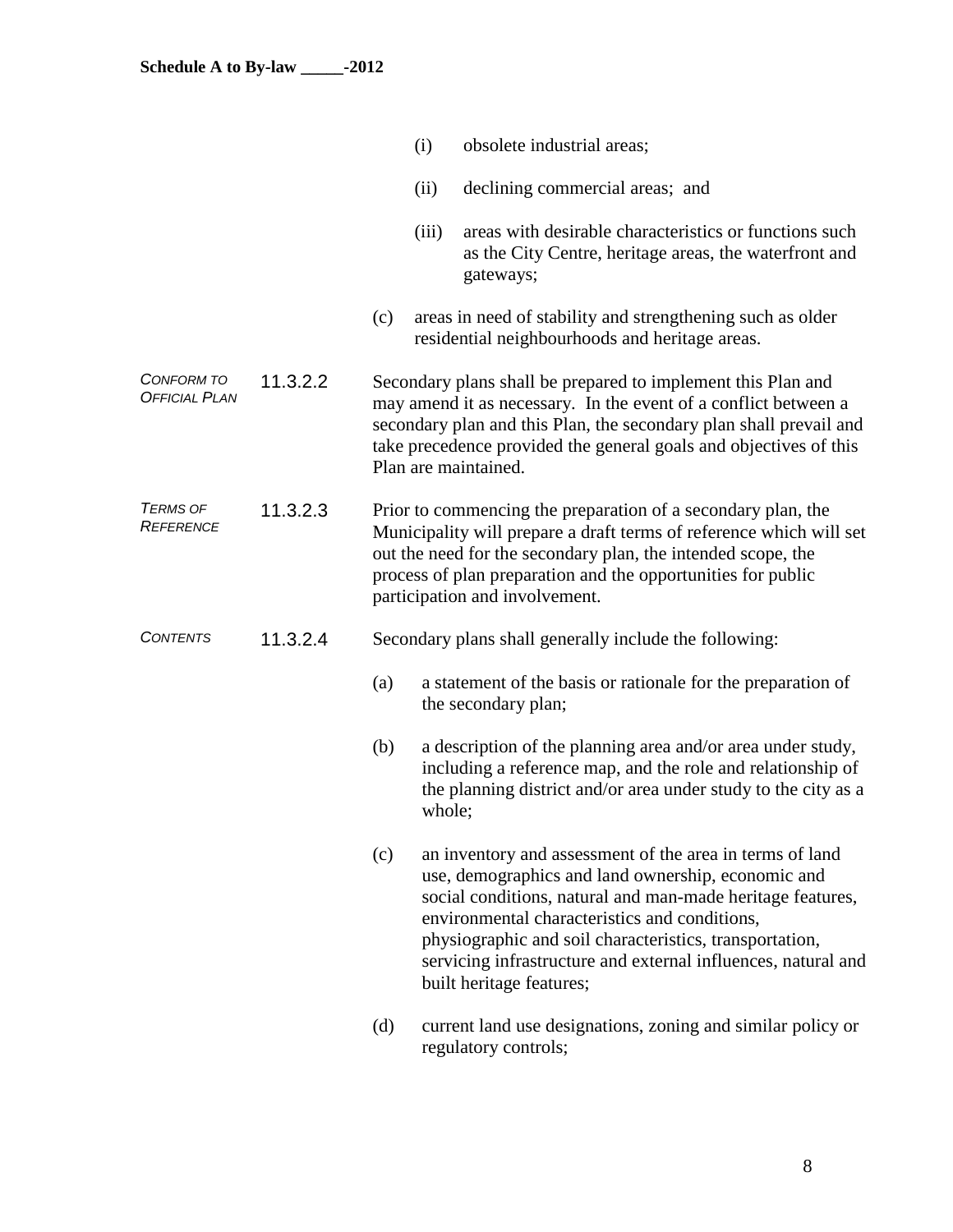| (e) | a statement of the desired land use of the area along with |
|-----|------------------------------------------------------------|
|     | relevant and related environmental, social and economic    |
|     | goals;                                                     |

- (f) the goals and objectives appropriate for the area including a statement demonstrating how they are in keeping with the strategic directions and general goals and objectives of this Plan and provincial legislation, policies and appropriate guidelines;
- (g) a large scale concept plan showing land use designations of the desired type and pattern of development with due consideration to urban form, scale, sustainable design, protection of environmentally significant areas and ecologically sensitive areas, compatibility with and potential impact on neighbouring uses and areas;
- (h) the nature, type and location of infrastructure and public lands;
- (i) the identification, protection and integration of significant natural and built heritage features;
- (j) the desired local transportation network and its links to the transportation network of the city as a whole;
- (k) the provision and upgrading of infrastructure which may be required;
- (l) specific policies and strategies for achieving the objectives established for the area which complement and are compatible with the more general policies of this Plan;
- (m) proposed changes to this Plan, zoning and other regulatory measures;
- (n) phasing of development, infrastructure and capital expenditures; and
- (o) urban design policies for the area.

*ADOPTION, NOTIFICATION & APPEAL* 11.3.2.5 Secondary plans shall be adopted as amendments to this Plan and the provisions of this Plan and the *Planning Act* regarding adoption, notification and appeal of amendments shall apply.

9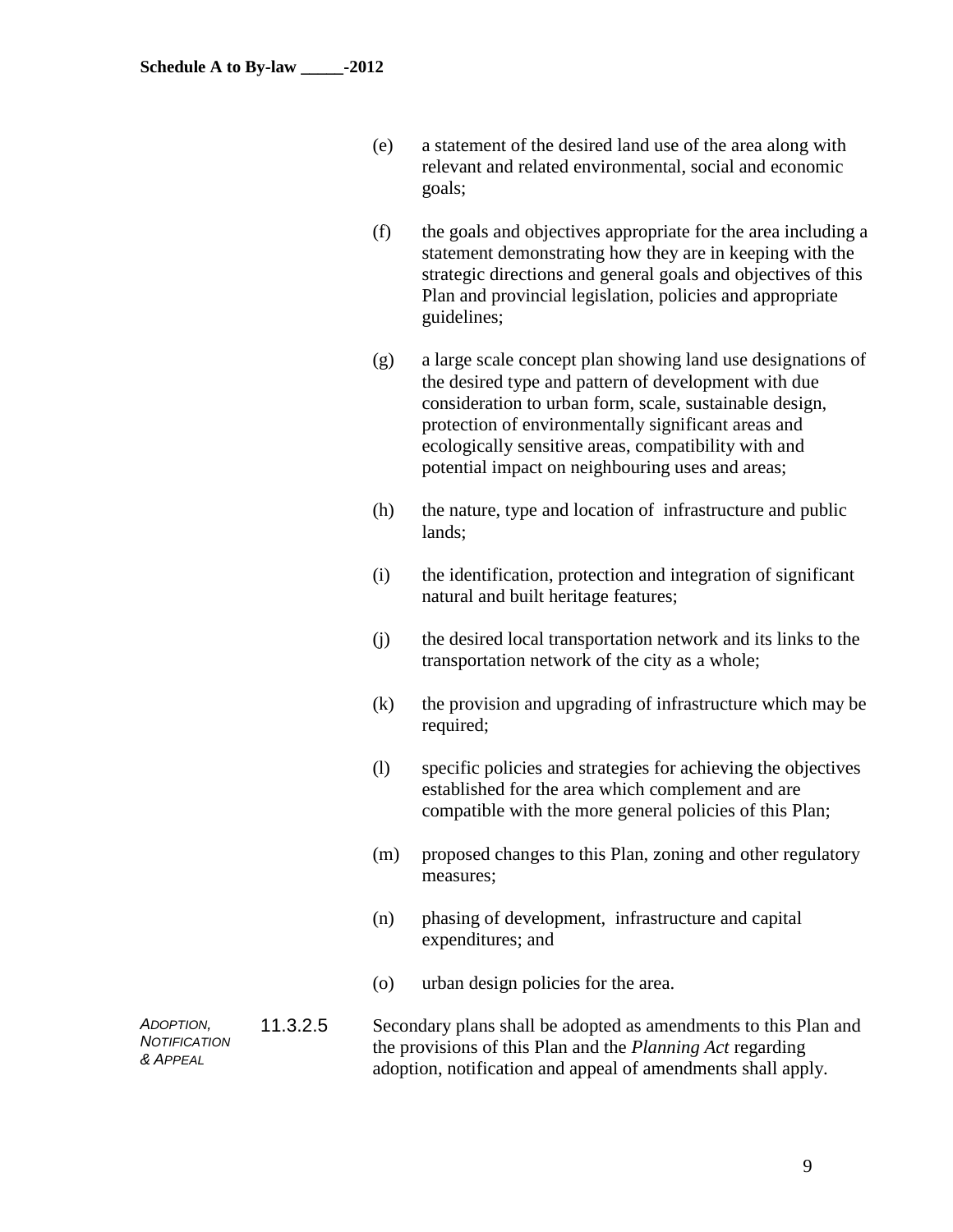**Schedule A to By-law \_\_\_\_\_-2012**

| <b>REVIEW &amp;</b><br><b>UPDATE</b> | 11.3.2.6 | Secondary plans shall be reviewed and up-dated in accordance<br>with the monitoring and review provisions of this Plan (refer to<br>section $10.9$ ).                                 |
|--------------------------------------|----------|---------------------------------------------------------------------------------------------------------------------------------------------------------------------------------------|
| <b>PEER REVIEW</b>                   | 11.3.2.7 | Secondary plans prepared by proponents other than the<br>Municipality may be peer reviewed at the proponent's expense<br>using a qualified consultant acceptable to the Municipality. |

7. That Chapter 11, Procedures BE AMENDED by deleting section 11.4 and replacing it with the following:

# **11.4 Subdivisions and Consents**

Land may be divided through the subdivision or consent process in accordance with the *Planning Act*. Both of these processes influence the pattern of development within a city including the desired street and lot layout, the location of parks and community facilities and the provision of infrastructure necessary for development.

### **11.4.1 Objective**

| <b>ORDERLY</b>     | 11.4.1.1 | To ensure the efficient creation of subdivisions and new lots. |
|--------------------|----------|----------------------------------------------------------------|
| <b>DEVELOPMENT</b> |          |                                                                |

### **11.4.2 Subdivision Policies**

| <b>APPROVAL</b>  | 11.4.2.1 | Council is the approval authority for plans of subdivision. |
|------------------|----------|-------------------------------------------------------------|
| <b>AUTHORITY</b> |          |                                                             |

- *REVIEW PROCEDURES* 11.4.2.2 All applications for subdivision approval shall be processed in accordance with the provisions of the *Planning Act*, and regulations pursuant thereto, and the requirements of this Plan. In general, after an applicant's pre-application consultation meeting with municipal staff and submission of an application that is determined to be complete, all applications shall:
	- (a) be circulated to appropriate agencies and those agencies be provided sufficient time to respond;
	- (b) be advertised and be presented to the public and the views of the public ascertained at a public meeting to be held in accordance with the *Planning Act*; and,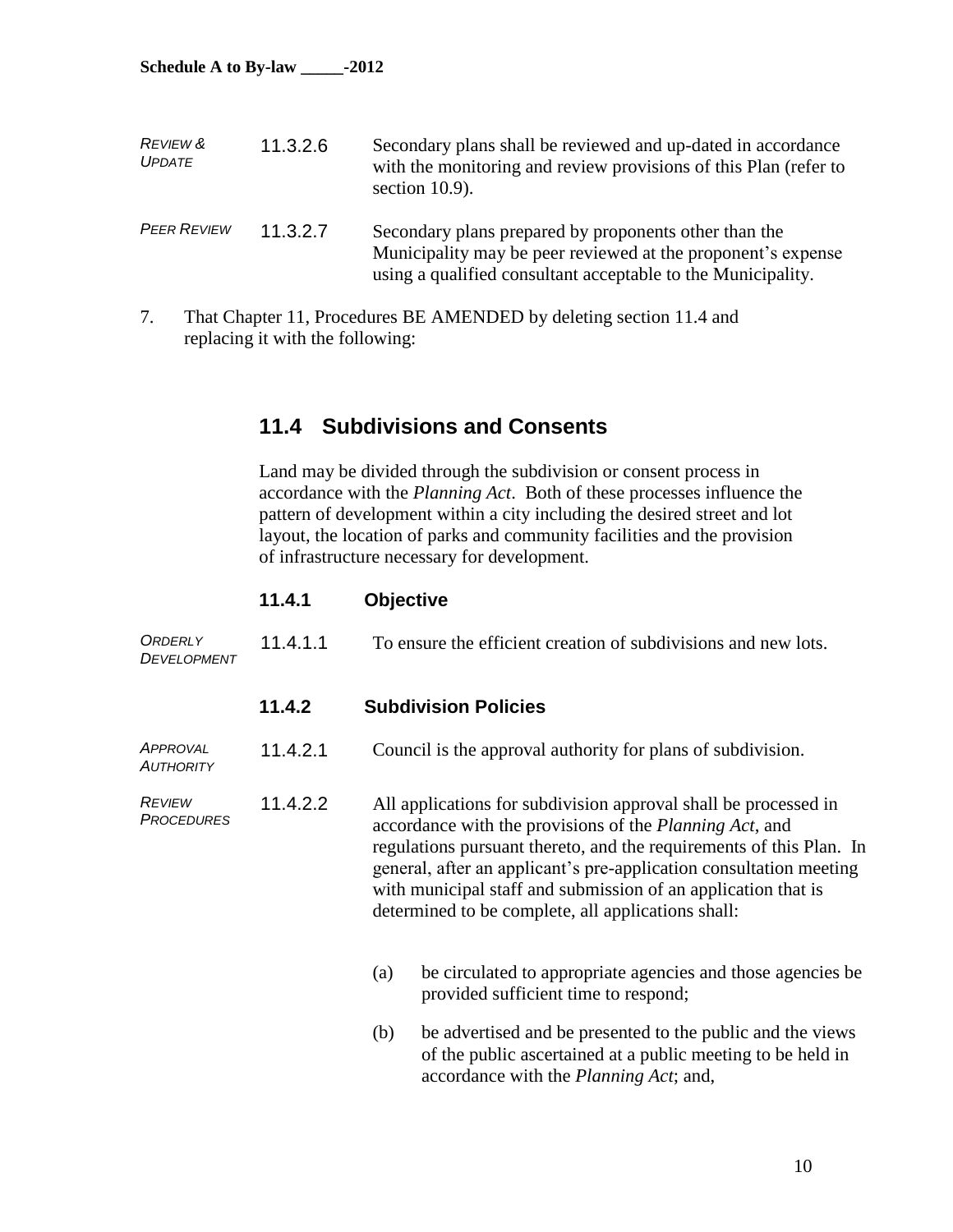|                                      |          | (c)                                                                                                                                                                                                                             | be given due and thorough consideration by Council.                                                                                                                                                                                                                                                      |  |  |
|--------------------------------------|----------|---------------------------------------------------------------------------------------------------------------------------------------------------------------------------------------------------------------------------------|----------------------------------------------------------------------------------------------------------------------------------------------------------------------------------------------------------------------------------------------------------------------------------------------------------|--|--|
| <b>EVALUATION</b><br><b>CRITERIA</b> | 11.4.2.3 | Council will evaluate a plan of subdivision according to the<br>following criteria:                                                                                                                                             |                                                                                                                                                                                                                                                                                                          |  |  |
|                                      |          | (a)                                                                                                                                                                                                                             | provincial legislation, provincial policies and applicable<br>provincial guidelines;                                                                                                                                                                                                                     |  |  |
|                                      |          | (b)                                                                                                                                                                                                                             | conformity with the policies of this Plan, Volume II:<br>Secondary Plans and Special Policy Areas and other<br>relevant municipal standards and guidelines                                                                                                                                               |  |  |
|                                      |          | (c)                                                                                                                                                                                                                             | conformity with the recommendations of any support<br>studies prepared as part of the application;                                                                                                                                                                                                       |  |  |
|                                      |          | (d)                                                                                                                                                                                                                             | the continuation of an orderly development pattern;                                                                                                                                                                                                                                                      |  |  |
|                                      |          | (e)                                                                                                                                                                                                                             | impact of the development on adjacent properties; and                                                                                                                                                                                                                                                    |  |  |
|                                      |          | (f)                                                                                                                                                                                                                             | the requirements or comments of Municipal departments<br>and public agencies or authorities.                                                                                                                                                                                                             |  |  |
| <b>ULTIMATE USE</b><br>& ZONING      | 11.4.2.4 | The applicant shall be required to indicate the proposed uses for<br>all lots, blocks and parcels in the subdivision and that the<br>appropriate zoning classifications are approved or pending to<br>reflect the intended use. |                                                                                                                                                                                                                                                                                                          |  |  |
| CONDITIONS OF<br>APPROVAL            | 11.4.2.5 |                                                                                                                                                                                                                                 | Council shall attach such conditions as it deems appropriate to the<br>approval of a plan of subdivision. The applicant shall be required<br>to satisfy these conditions, failing which, draft plan approval may<br>be withdrawn. Such conditions may include, but are not limited<br>to, the following: |  |  |
|                                      |          |                                                                                                                                                                                                                                 | (a) the fulfillment of any financial requirement to the<br>Municipality;                                                                                                                                                                                                                                 |  |  |
|                                      |          | (b)                                                                                                                                                                                                                             | the conveyance of lands for public open space purposes or<br>payments-in-lieu thereof in accordance with the Open<br>Space policies of this Plan;                                                                                                                                                        |  |  |
|                                      |          | (c)                                                                                                                                                                                                                             | the conveyance of lands for public highways or widenings<br>as may be required, including pedestrian pathways, bicycle<br>pathways and transit right of ways;                                                                                                                                            |  |  |
|                                      |          | (d)                                                                                                                                                                                                                             | the conveyance of appropriate easements; and                                                                                                                                                                                                                                                             |  |  |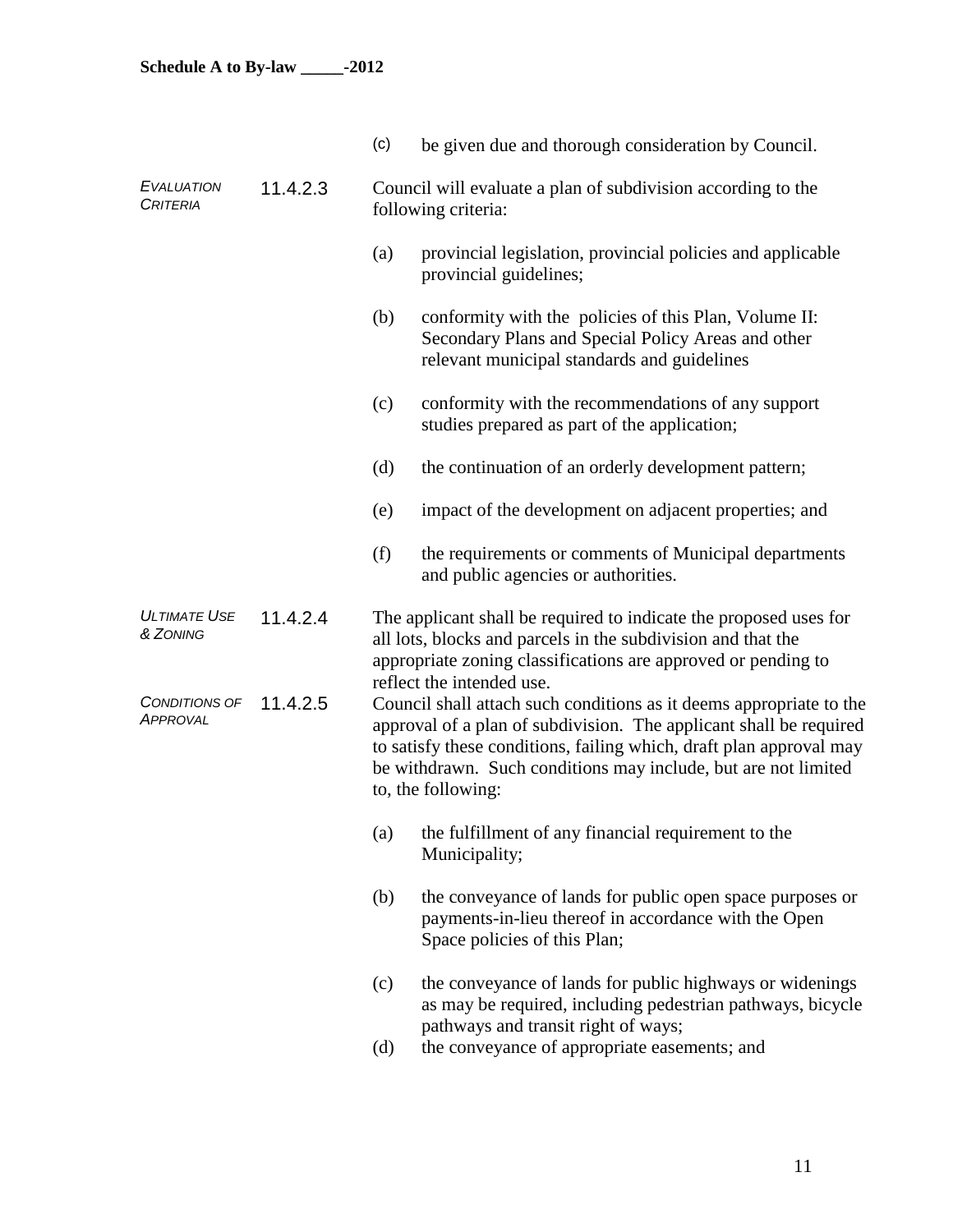- (e) the construction of infrastructure.
- *SUBDIVISION AGREEMENT* 11.4.2.6 All applicants shall be required to enter into a subdivision agreement with the Municipality in accordance with the *Planning Act* before final approval for a plan of subdivision is given by Council. All applicants shall be required to provide performance and maintenance securities to the Municipality to ensure the conditions of the subdivision agreement are fulfilled.

### **11.4.3 Consent Policies**

- *COMMITTEE OF ADJUSTMENT* 11.4.3.1 Council has delegated to the City of Windsor Committee of Adjustment Council's consent granting authority.
- *APPROPRIATE CIRCUMSTANCES FOR CONSENTS* 11.4.3.2 Consents may only be granted when it is not necessary for the proper and orderly development of the city. Accordingly, consents will generally be limited to:
	- (a) creation of lots for minor infilling; and
	- (b) the mortgaging or leasing of land beyond 21 years;
	- (c) lot boundary adjustments; and
	- (d) easements and rights-of-way.

*CONFORM WITH PERMITTED USES* Consents shall only be granted for the creation of lots which comply with the Zoning By-law and/or unless appropriate minor variances are also granted concurrently.

- *ACCESS TO A PUBLIC HIGHWAY*  11.4.3.4 Consents shall only be granted for lots which have access to a public highway which is paved with a hard surface and is of a reasonable standard of construction.
- *SEWER & WATER SERVICES* 11.4.3.5 All lots created by consent shall be serviced by municipal sanitary sewer and water services.
- *EVALUATION CRITERIA* 11.4.3.6 The Committee of Adjustment will evaluate consent applications according to the following criteria:
	- (a) provincial legislation, policies and applicable guidelines;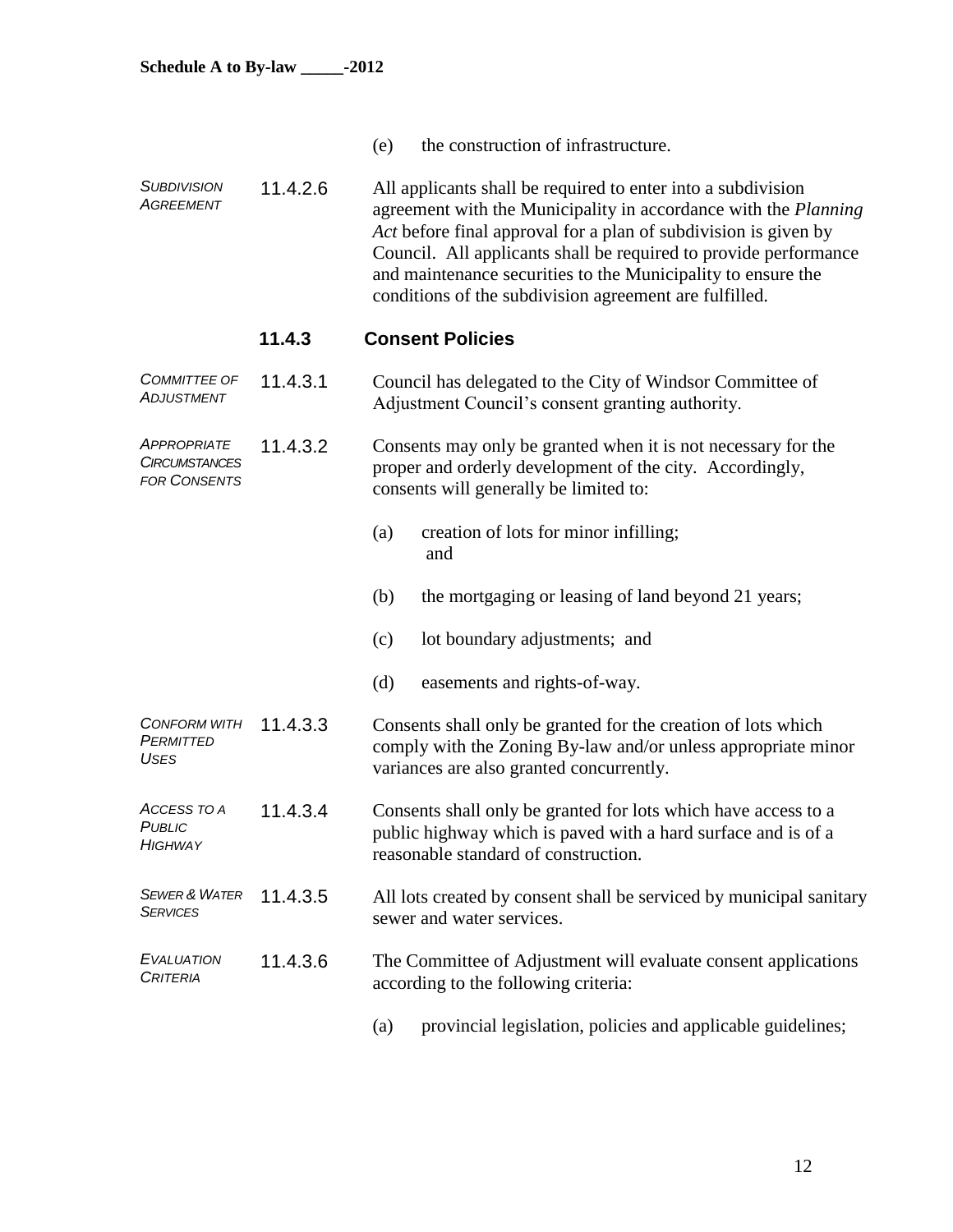|                                  |          | (b) | the physical layout of the proposed lots having regard to<br>the Urban Design policies of this Plan, Volume II:<br>Secondary Plans & Special Policy Areas and other relevant<br>standards and guidelines; |
|----------------------------------|----------|-----|-----------------------------------------------------------------------------------------------------------------------------------------------------------------------------------------------------------|
|                                  |          | (c) | the continuation of an orderly development pattern;                                                                                                                                                       |
|                                  |          | (d) | impact upon the comprehensive development of adjacent<br>properties;                                                                                                                                      |
|                                  |          | (e) | the requirements or comments of Municipal departments<br>and public agencies or authorities; and                                                                                                          |
|                                  |          | (f) | previous consents granted on the land holdings on or in the<br>area.                                                                                                                                      |
| CONDITIONS OF<br><b>APPROVAL</b> | 11.4.3.7 |     | The Committee of Adjustment may attach such conditions as it<br>deems appropriate to the approval of a consent. Such conditions<br>may include, but are not limited to, the following:                    |
|                                  |          | (a) | the fulfillment of any financial requirement to the<br>Municipality;                                                                                                                                      |
|                                  |          | (b) | the conveyance of lands for public open space purposes or<br>payments-in-lieu thereof in accordance with the Open<br>Space policies of this Plan;                                                         |
|                                  |          | (c) | the conveyance of lands for public highways or widenings<br>as may be required;                                                                                                                           |
|                                  |          | (d) | the conveyance of appropriate easements;                                                                                                                                                                  |
|                                  |          | (e) | the application of the site plan control process;                                                                                                                                                         |
|                                  |          | (f) | the provision of municipal infrastructure or other services;<br>and                                                                                                                                       |
|                                  |          | (g) | other such matters as the Committee of Adjustment                                                                                                                                                         |

considers necessary and appropriate.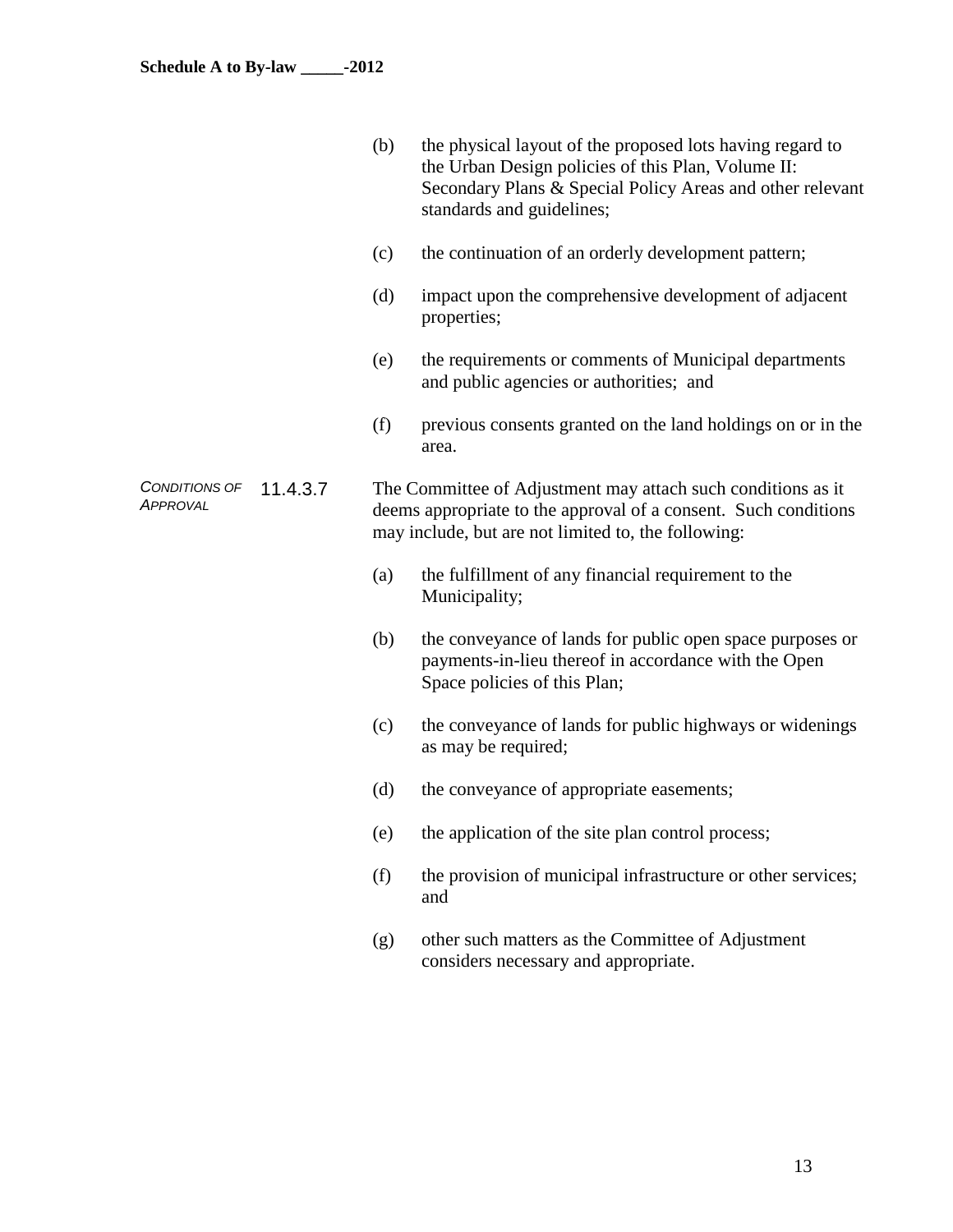# **11.4.4 Part Lot Control Policies**

| <b>PART LOT</b><br><b>CONTROL</b><br>BY-LAWS   | 11.4.4.1 |     | Council may pass by-laws to exempt all or parts of registered<br>plans of subdivision from part lot control to permit resubdivision<br>in accordance with the <i>Planning Act</i> , and in conformity with the<br>Zoning By-law. |
|------------------------------------------------|----------|-----|----------------------------------------------------------------------------------------------------------------------------------------------------------------------------------------------------------------------------------|
| <b>AMENDING</b><br>BY-LAW                      | 11.4.4.2 |     | Part lot control by-laws may be subsequently repealed, amended<br>or limited to a period of not more that 5 years by Council.                                                                                                    |
| <b>AREAS FOR</b><br><b>PART LOT</b><br>CONTROL | 11.4.4.3 |     | Council will generally limit the use of part lot control by-laws to<br>the following:                                                                                                                                            |
|                                                |          | (a) | the splitting of lots upon which semi-detached dwellings<br>or street rowhousing is or is intended to be built; and                                                                                                              |
|                                                |          | (b) | the resubdivision of older registered plans of subdivision<br>where no new rights-of-way are to be created.                                                                                                                      |
| 8.                                             |          |     | That Chapter 11, Procedures BE AMENDED by deleting section 11.6 and                                                                                                                                                              |

replacing it with the following:

# **11.6 Zoning**

A municipality can regulate the use and development of lands, buildings and other structures under the zoning provisions of the *Planning Act*.

|                                  | 11.6.1   | <b>Objectives</b>                                    |
|----------------------------------|----------|------------------------------------------------------|
| <b>ZONING</b>                    | 11.6.1.1 | To provide for the establishment of a zoning by-law. |
| <b>COMPATIBLE</b><br><b>USES</b> | 11.6.1.2 | To ensure compatibility between land uses.           |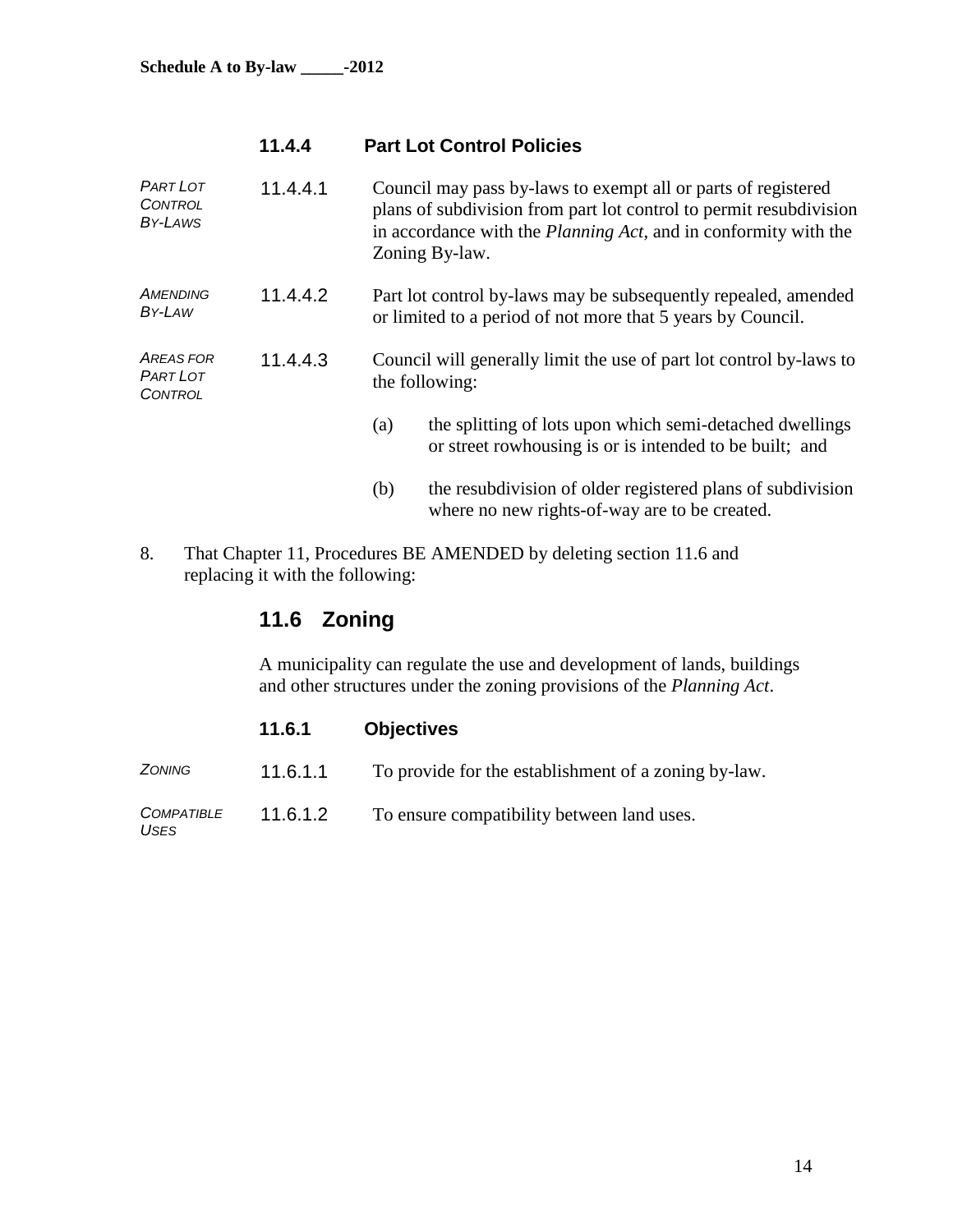| 11.6.2 | <b>Comprehensive Zoning By-law Policies</b> |  |
|--------|---------------------------------------------|--|
|        |                                             |  |

| <b>PURPOSE</b>                                     | 11.6.2.1 | Zoning $By-law(s)$ will be used to regulate the use of land, and the<br>character, location and use of buildings and structures in<br>accordance with the Planning Act. |                                                                                                                                                                                                                      |
|----------------------------------------------------|----------|-------------------------------------------------------------------------------------------------------------------------------------------------------------------------|----------------------------------------------------------------------------------------------------------------------------------------------------------------------------------------------------------------------|
| <i><b>COMPREHENSIVE</b></i><br>ZONING<br>BY-LAW(S) | 11.6.2.2 |                                                                                                                                                                         | The comprehensive Zoning By-law(s) shall specify the uses<br>permitted in all areas of the city and shall contain regulations with<br>respect to matters such as:                                                    |
|                                                    |          | (a)                                                                                                                                                                     | the use of land;                                                                                                                                                                                                     |
|                                                    |          | (b)                                                                                                                                                                     | the type of construction and the height, bulk, size, floor<br>area, spacing, character, erection, location and use of<br>buildings;                                                                                  |
|                                                    |          | (c)                                                                                                                                                                     | development on or near lands identified on Schedule C:<br>Development Constraint Areas and significant archeological<br>sites;                                                                                       |
|                                                    |          | (d)                                                                                                                                                                     | the minimum elevation of building openings such as doors<br>and windows;                                                                                                                                             |
|                                                    |          | (e)                                                                                                                                                                     | the proportion of the area that any building or structure may<br>occupy;                                                                                                                                             |
|                                                    |          | (f)                                                                                                                                                                     | minimum frontage and depth of the parcel of land and the<br>proportion of the area that any building or structure may<br>occupy;                                                                                     |
|                                                    |          | (g)                                                                                                                                                                     | parking and loading facilities; and                                                                                                                                                                                  |
|                                                    |          | (h)                                                                                                                                                                     | minimum area and other provisions.                                                                                                                                                                                   |
| <b>CERTIFICATES</b><br>OF OCCUPANCY                | 11.6.2.3 |                                                                                                                                                                         | The Zoning By-law(s) may require Certificates of Occupancy for<br>the establishment of specified uses of land, buildings or structures<br>and for any subsequent changes to those uses.                              |
| ONE<br><b>STRUCTURE</b><br>PER LOT                 | 11.6.2.4 |                                                                                                                                                                         | The Zoning By-law(s) shall provide that only one main building<br>or structure may occupy one lot of record, unless the lot is<br>developed as a condominium or multiple building project under<br>common ownership. |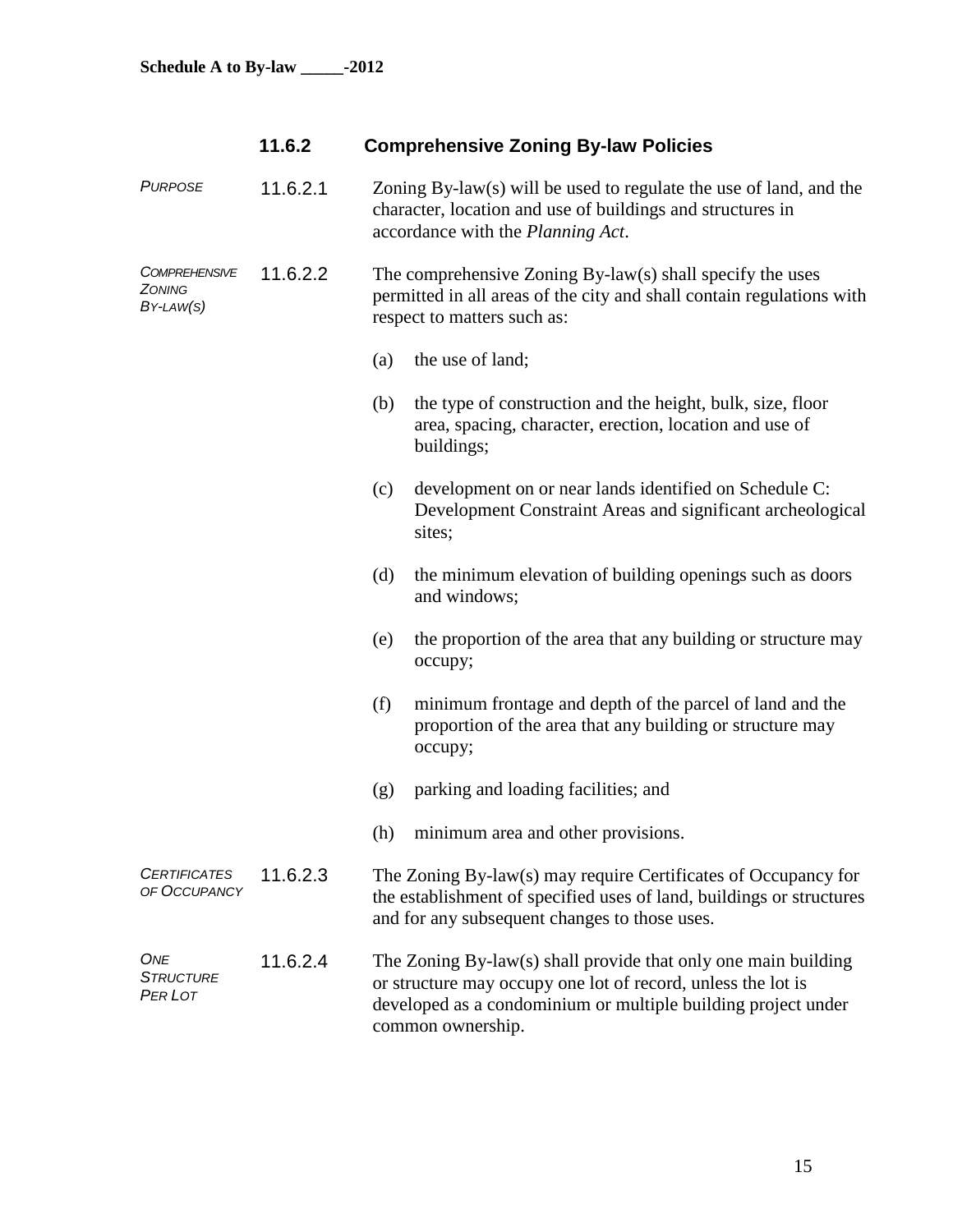| <b>FRONTAGE ON</b><br>A PUBLIC<br><b>HIGHWAY</b> | 11.6.2.5 | The Zoning By-law(s) shall provide that every lot shall have<br>frontage on a public highway except where special planning<br>considerations apply and are specifically provided through<br>appropriate development controls pursuant to the Planning Act.                                                                                                                                                       |
|--------------------------------------------------|----------|------------------------------------------------------------------------------------------------------------------------------------------------------------------------------------------------------------------------------------------------------------------------------------------------------------------------------------------------------------------------------------------------------------------|
|                                                  | 11.6.3   | <b>Zoning By-law Amendment Policies</b>                                                                                                                                                                                                                                                                                                                                                                          |
| AMENDMENTS<br><b>MUST</b><br><b>CONFORM</b>      | 11.6.3.1 | All amendments to the Zoning By-law(s) shall conform with this<br>Plan. The Municipality will, on each occasion of approval of a<br>change to the zoning by-law(s), specify that conformity with the<br>Official Plan is maintained or that the change will be in<br>conformity upon the coming into effect of an amendment to the<br>Official Plan.                                                             |
| <b>REVIEW</b><br>11.6.3.2<br><b>PROCEDURE</b>    |          | All applications for Zoning By-law amendments shall be<br>processed in accordance with the provisions of the Planning Act,<br>and regulations pursuant thereto, and the procedural requirements<br>of this Plan. In general, after an applicant's pre-application<br>consultation meeting with municipal staff and submission of an<br>application that is determined to be complete, all applications<br>shall: |
|                                                  |          | be circulated to appropriate agencies and those agencies be<br>(a)<br>provided with sufficient time to respond;                                                                                                                                                                                                                                                                                                  |
|                                                  |          | be advertised and be presented to the public and the views<br>(b)<br>of the public ascertained at a public meeting to be held in<br>accordance with the <i>Planning Act</i> ; and                                                                                                                                                                                                                                |
|                                                  |          | be given due and thorough consideration by Council.<br>(c)                                                                                                                                                                                                                                                                                                                                                       |
| <b>EVALUATION</b><br>CRITERIA                    | 11.6.3.3 | When considering applications for Zoning By-law amendments,<br>Council shall consider the policies of this Plan and will, without<br>limiting the generality of the foregoing, consider such matters as<br>the following:                                                                                                                                                                                        |
|                                                  |          | the relevant evaluation criteria contained in the Land Use<br>(a)<br>Chapter of this Plan, Volume II: Secondary Plans & Special<br>Policy Areas and other relevant standards and guidelines;                                                                                                                                                                                                                     |
|                                                  |          | relevant support studies;<br>(b)                                                                                                                                                                                                                                                                                                                                                                                 |
|                                                  |          | the comments and recommendations from municipal staff<br>(c)<br>and circularized agencies;                                                                                                                                                                                                                                                                                                                       |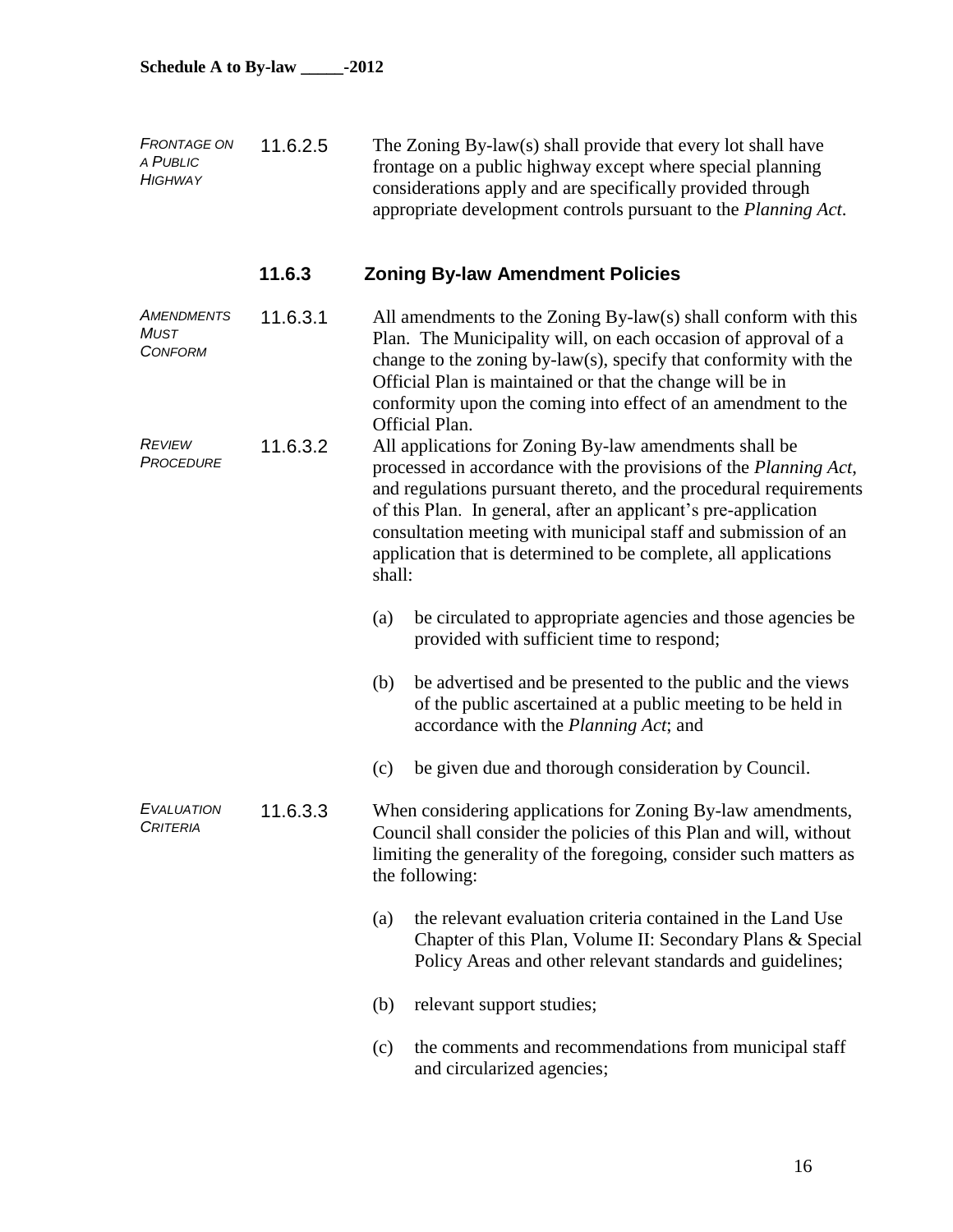- (d) relevant provincial legislation, policies and appropriate guidelines; and
- (e) the ramifications of the decision on the use of adjacent or similar lands.

# **11.6.4 Bonusing Policies**

*DEFINITION* 11.6.4.1 Council may use bonus provisions to allow increases in height and intensity of a development beyond those generally permitted by the Zoning By-law(s) in exchange for facilities, services or matters of community benefit as are set out in the By-law.

#### *ITEMS ELIGIBLE FOR BONUS* 11.6.4.2 Council will encourage the use of the bonus provisions with regard to the following matters:

- (a) provision of special needs, assisted or low income housing;
- (b) parkland conveyance beyond the minimum requirements of this Official Plan or the *Planning Act*, and/or parkland improvements beyond the minimum standards;
- (c) protection and enhancement of natural features and functions;
- (d) provision of public transportation facilities;
- (e) provision of public areas, walkways and linkages to the Greenway System;
- (f) provision of public parking;
- (g) provision of community facilities;
- (h) conservation of heritage resources; and
- (i) protection or enhancement of significant views and vistas.
- *APPLICATION* 11.6.4.3 Council will only consider bonus provisions where such an increase would be in conformity with the intent of this Plan, compatible with the surrounding area, and provide a community benefit.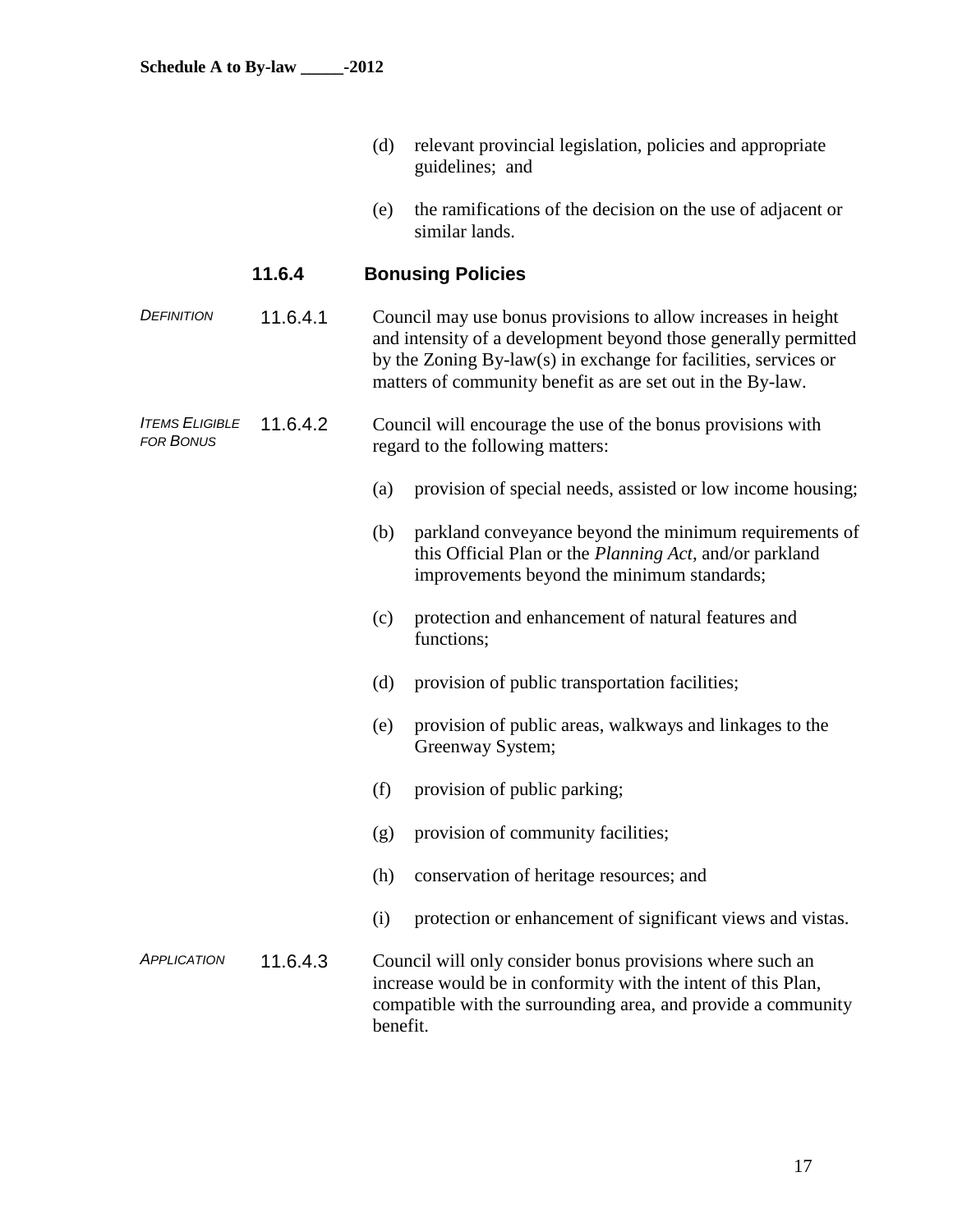# **11.6.5 Holding Zone Policies**

| USE OF<br>HOLDING<br><b>ZONES</b>                   | 11.6.5.1 | Council may use an "H" or "h" symbol in conjunction with any<br>zoning designation in accordance with the provisions of the<br><i>Planning Act.</i> The holding provisions shall apply to lands to be<br>zoned for specific uses but held or delayed from development or<br>redevelopment for an interim period until such time as specified<br>development conditions have been satisfied. Holding provisions<br>will be applied in order to meet any one or more of the following: |                                                                                                                                                                                                                                                                                                                                          |  |  |
|-----------------------------------------------------|----------|--------------------------------------------------------------------------------------------------------------------------------------------------------------------------------------------------------------------------------------------------------------------------------------------------------------------------------------------------------------------------------------------------------------------------------------------------------------------------------------|------------------------------------------------------------------------------------------------------------------------------------------------------------------------------------------------------------------------------------------------------------------------------------------------------------------------------------------|--|--|
|                                                     |          | (a)                                                                                                                                                                                                                                                                                                                                                                                                                                                                                  | to achieve orderly staging of development or<br>redevelopment, in accordance with municipal and provincial<br>policies;                                                                                                                                                                                                                  |  |  |
|                                                     |          | (b)                                                                                                                                                                                                                                                                                                                                                                                                                                                                                  | to ensure that adequate infrastructure and community<br>services and facilities are or will be available in accordance<br>with municipal standards;                                                                                                                                                                                      |  |  |
|                                                     |          | (c)                                                                                                                                                                                                                                                                                                                                                                                                                                                                                  | to adopt measures to mitigate negative impacts resulting<br>from the proximity of lands to transportation and utility<br>corridors, incompatible land uses or any other source of<br>nuisance to public health and welfare;                                                                                                              |  |  |
|                                                     |          | (d)                                                                                                                                                                                                                                                                                                                                                                                                                                                                                  | to satisfy policies of the Official Plan related to heritage<br>conservation, site plan control, potentially contaminated<br>sites, protection of the natural environment, community<br>improvement and any other matters which are deemed by<br>Council or the province to be relevant to development or<br>redevelopment of the lands; |  |  |
|                                                     |          | (e)                                                                                                                                                                                                                                                                                                                                                                                                                                                                                  | to achieve the exchange of facilities, services or other<br>matters set out in the bonusing policies of this Plan; and                                                                                                                                                                                                                   |  |  |
|                                                     |          | (f)                                                                                                                                                                                                                                                                                                                                                                                                                                                                                  | to ensure the execution of legal agreement(s), approval of<br>subdivision plans and/or approval of necessary studies by<br>the appropriate authorities to satisfy the criteria set out in<br>$(a), (b), (c)$ $(d)$ and $(e)$ above.                                                                                                      |  |  |
| <b>IMPLEMENTATION</b><br>OF HOLDING<br><b>ZONES</b> | 11.6.5.2 |                                                                                                                                                                                                                                                                                                                                                                                                                                                                                      | Lands subject to holding provisions shall be identified within the<br>implementing zoning by-law by the placement of an "H" or "h"<br>immediately preceding the relevant zoning symbol.                                                                                                                                                  |  |  |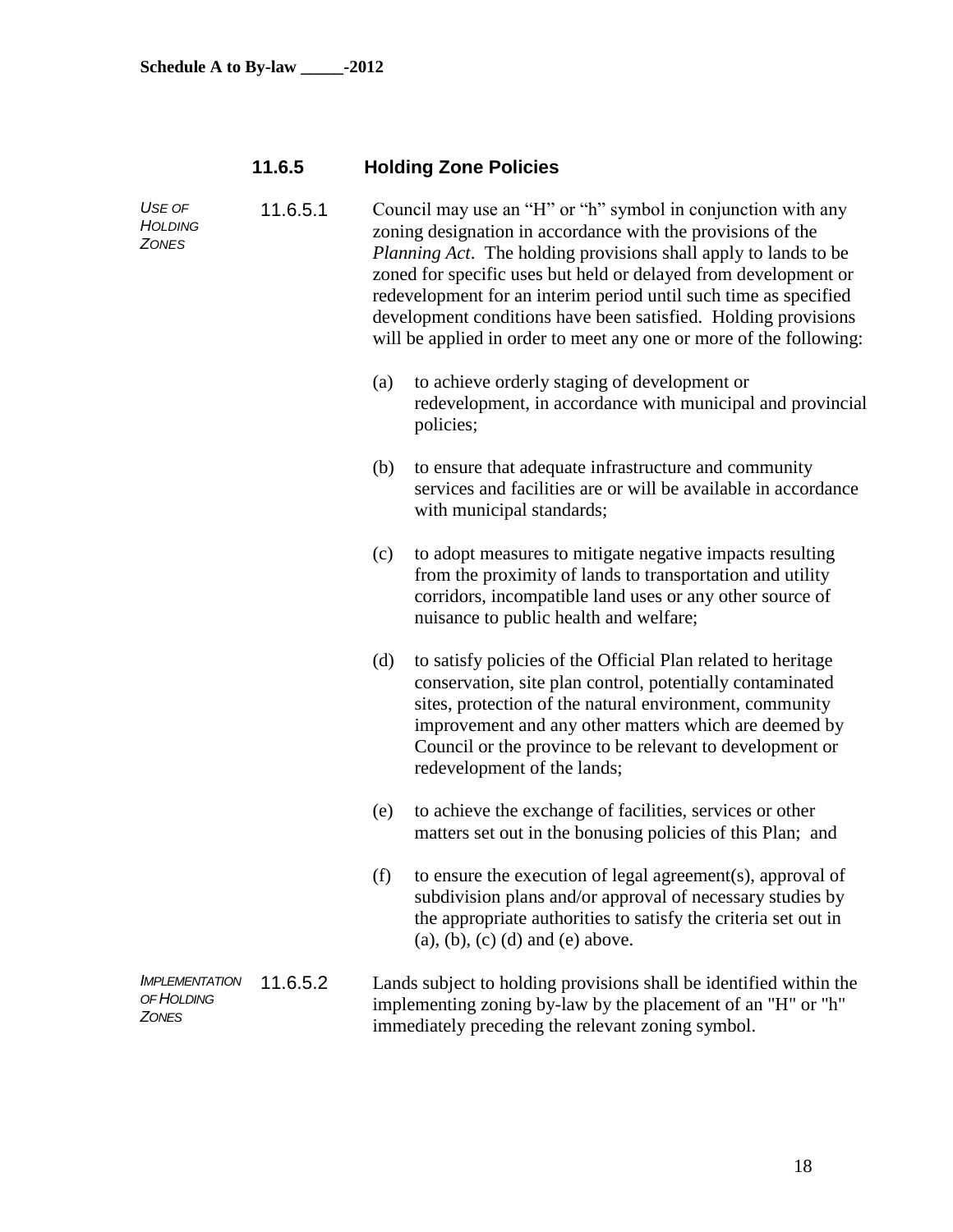| <b>PERMITTED USES</b><br><b>IN HOLDING</b><br><b>ZONES</b> | 11.6.5.3 | Permitted uses within an area subject to holding provisions shall<br>be limited to lawfully existing uses and additions or alterations<br>thereto and any use of the municipality, public authority or public<br>utility.                                                                                                                                                                                                                                                                                                                                                                                                                                                                                                                                                                                                              |
|------------------------------------------------------------|----------|----------------------------------------------------------------------------------------------------------------------------------------------------------------------------------------------------------------------------------------------------------------------------------------------------------------------------------------------------------------------------------------------------------------------------------------------------------------------------------------------------------------------------------------------------------------------------------------------------------------------------------------------------------------------------------------------------------------------------------------------------------------------------------------------------------------------------------------|
| REMOVAL OF A<br><b>HOLDING</b><br><b>SYMBOL</b>            | 11.6.5.4 | The holding symbol shall be removed by by-law amendment once<br>Council is satisfied that all conditions, which were the reason for<br>application of the holding provision, have been met. The<br>conditions for removal shall be set out in the zoning by-law<br>amendment. Council shall give notice of its intention to pass a<br>by-law to remove an "H" or "h" symbol in accordance with the<br>provisions of the Planning Act.                                                                                                                                                                                                                                                                                                                                                                                                  |
| DEVELOPMENT<br><b>RESERVE</b><br><b>DISTRICT</b>           | 11.6.5.5 | Where no secondary plan is in place and/or specific uses of large<br>relatively vacant areas are not yet determined, or, where specific<br>development constraints identified in this Plan apply, the lands<br>may be placed into a development reserve zone, on a interim<br>basis. Development reserve zones will permit only lawfully<br>existing land uses, additions thereto and accessory uses and any<br>use of the City of Windsor or other public authority, as defined by<br>the zoning by-law. Subsequent to the adoption of a secondary<br>plan and/or the identification of specific land uses for the subject<br>lands, or, approval of measures to mitigate the development<br>constraint, the lands may be rezoned to an appropriate zone<br>category, in accordance with the provisions and policies of this<br>Plan. |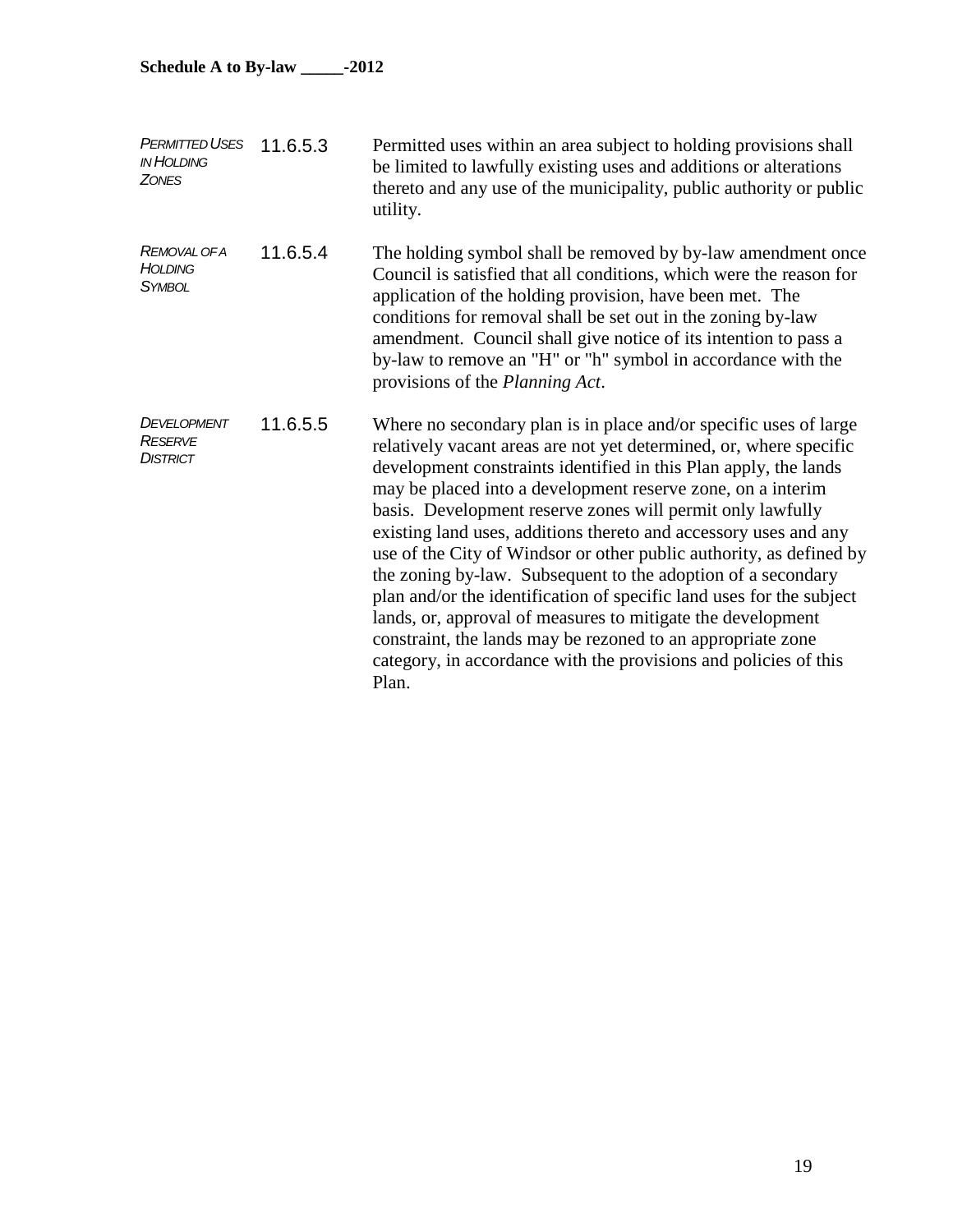| 11.6.6 |  | <b>Minor Variance Policies</b> |  |
|--------|--|--------------------------------|--|
|--------|--|--------------------------------|--|

| <b>COMMITTEE OF</b><br>ADJUSTMENT                | 11.6.6.1 | Council has appointed a Committee of Adjustment pursuant to the<br>Planning Act to consider applications for minor variance from the<br>Zoning By-law(s) and/or any other by-law that implements the<br>Official Plan.                                                                                                                                                                                                                                                           |
|--------------------------------------------------|----------|----------------------------------------------------------------------------------------------------------------------------------------------------------------------------------------------------------------------------------------------------------------------------------------------------------------------------------------------------------------------------------------------------------------------------------------------------------------------------------|
| <b>EVALUATION</b><br><b>CRITERIA</b>             | 11.6.6.2 | When reviewing an application for minor variance the Committee<br>of Adjustment shall be satisfied that:                                                                                                                                                                                                                                                                                                                                                                         |
|                                                  |          | the general intent and purpose of the Official Plan is<br>(a)<br>maintained;                                                                                                                                                                                                                                                                                                                                                                                                     |
|                                                  |          | the general intent and purpose of the By-law being varied is<br>(b)<br>maintained;                                                                                                                                                                                                                                                                                                                                                                                               |
|                                                  |          | the variance is minor in nature; and<br>(c)                                                                                                                                                                                                                                                                                                                                                                                                                                      |
|                                                  |          | (d)<br>the variance is desirable for the appropriate use of the land,<br>building or structure.                                                                                                                                                                                                                                                                                                                                                                                  |
| TERMS &<br><b>CONDITIONS</b>                     | 11.6.6.3 | The Committee of Adjustment may attach such terms and<br>conditions as it deems appropriate to the approval of the<br>application for a minor variance.                                                                                                                                                                                                                                                                                                                          |
| <b>AGREEMENTS</b><br>WITH<br><b>MUNICIPALITY</b> | 11.6.6.4 | The Committee of Adjustment may require the owner of the land<br>to enter into one or more agreements with the Municipality<br>dealing with some or all of the terms and conditions of its<br>decision. An agreement may be registered against the land to<br>which it applies and the Municipality is entitled to enforce the<br>agreement against the owner and, subject to the Registry Act and<br>the Land Titles Act, against any and all subsequent owners of the<br>land. |
|                                                  | 11.6.7   | <b>Legal Non-Conforming Use Policies</b>                                                                                                                                                                                                                                                                                                                                                                                                                                         |
| EXTENSION &<br>ENLARGEMENT                       | 11.6.7.1 | The Committee of Adjustment shall review applications for the<br>extension or enlargement of a building or structure continuing as<br>a legal non-conforming use.                                                                                                                                                                                                                                                                                                                |
| <b>EVALUATION</b><br><b>CRITERIA</b>             | 11.6.7.2 | The Committee of Adjustment will evaluate applications for the<br>extension or enlargement of a building or structure continuing as<br>a legal non-conforming use using the following criteria:                                                                                                                                                                                                                                                                                  |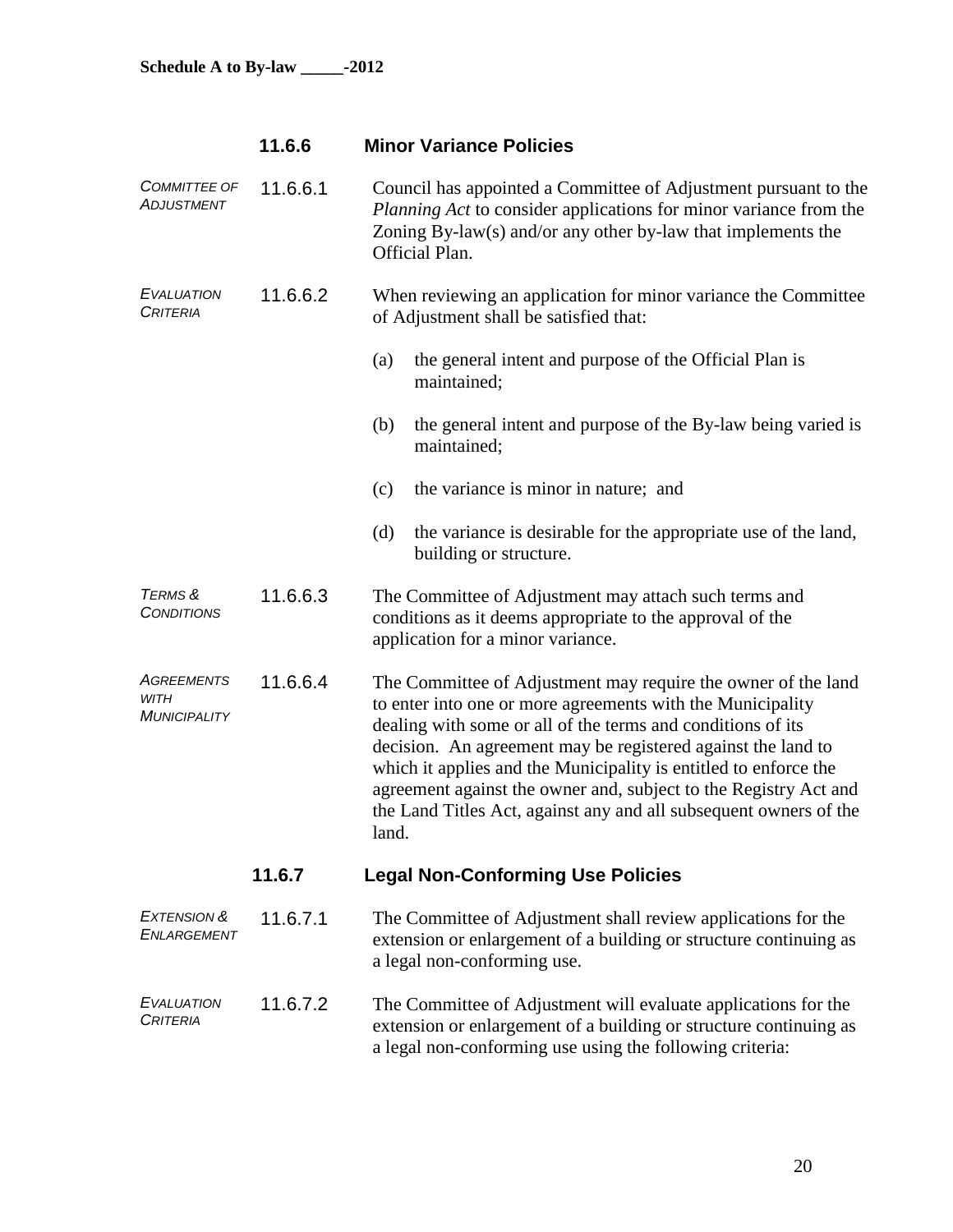- (a) the scale of the proposed extension or enlargement is appropriate to the size of the existing legal non-conforming use;
- (b) adequate municipal services and infrastructure are or can be provided;
- (c) there are adequate on site parking and loading facilities and amenities to accommodate the proposed expansion or enlargement;
- (d) the proposed extension or will not inhibit or discourage conforming development in the surrounding area; and
- (e) the extension or enlargement will include measures that will minimize any negative impacts on adjacent properties.

# **11.6.8 Temporary Use Policies**

| <b>TEMPORARY</b><br><b>USE BY-LAW</b> | 11.6.8.1 |     | Council may pass by-laws to permit the temporary use of land,<br>buildings or structures for a specified time period for any purpose<br>that is otherwise prohibited by the Zoning Bylaw(s) in accordance<br>with the Planning Act. |
|---------------------------------------|----------|-----|-------------------------------------------------------------------------------------------------------------------------------------------------------------------------------------------------------------------------------------|
| <b>EVALUATION</b><br><b>CRITERIA</b>  | 11.6.8.2 |     | In considering a request for a temporary use by-law, Council shall<br>consider the following:                                                                                                                                       |
|                                       |          | (a) | the proposed use is in general conformity with the intent<br>and policies of this Plan;                                                                                                                                             |
|                                       |          | (b) | the proposed use is temporary in nature and appropriate<br>for a limited time span and can be terminated when the<br>authorizing by-law expires;                                                                                    |
|                                       |          | (c) | circumstances which are unique or particular to the subject<br>property or proposed use;                                                                                                                                            |
|                                       |          | (d) | the proposed use is generally compatible with the<br>surrounding area;                                                                                                                                                              |
|                                       |          | (e) | representations by the public; and                                                                                                                                                                                                  |

(f) any required capital expenditures.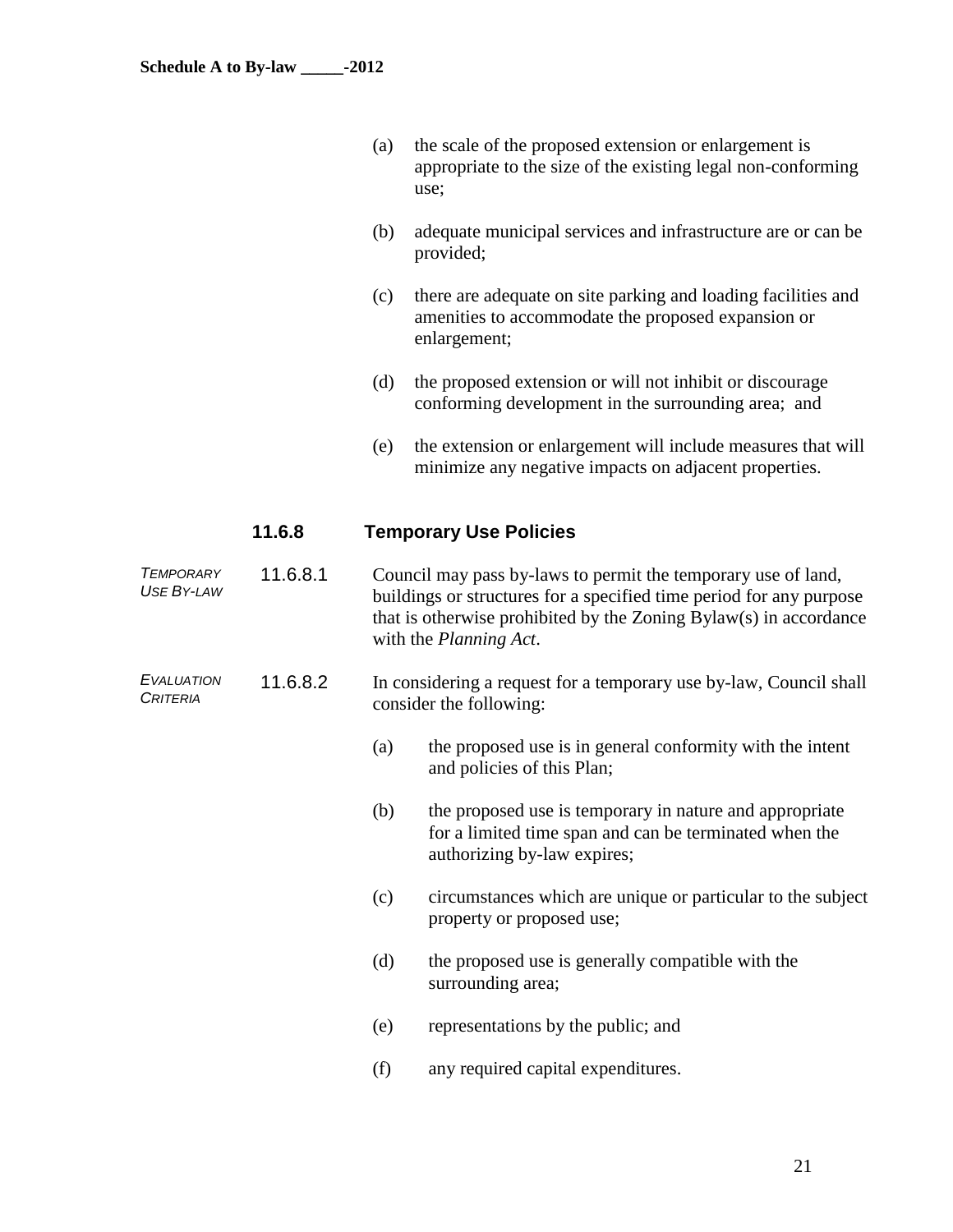# **11.6.9 Interim Control By-law Policies**

| <b>INTERIM</b><br><b>CONTROL</b><br>BY-LAW | 11.6.9.1  | Council may pass Interim Control By-laws in accordance with the<br><i>Planning Act</i> to control and restrict the use of land, buildings or<br>structures within the municipality or defined area, where council<br>has directed that a review or study be undertaken in respect of<br>land use planning policies in the municipality or defined area. |
|--------------------------------------------|-----------|---------------------------------------------------------------------------------------------------------------------------------------------------------------------------------------------------------------------------------------------------------------------------------------------------------------------------------------------------------|
| <b>TIME PERIOD</b>                         | 11.6.9.2  | The Interim Control By-law shall be in force for the time period<br>specified in the <i>Planning Act</i> , or such lesser time as determined<br>by Council.                                                                                                                                                                                             |
| <b>SPECIFY USES</b>                        | 11.6.9.3  | The Interim Control By-law shall specify the uses to which the<br>affected land, buildings or structures may be put during the time<br>the by-law is in effect.                                                                                                                                                                                         |
| <b>LIMITATION</b>                          | 11.6.9.4  | Where an Interim Control By-law ceases to be in effect, Council<br>shall not for a period of three years pass a further Interim Control<br>By-law that applies to any lands to which the original Interim<br>Control By-law applied.                                                                                                                    |
|                                            | 11.6.10   | <b>Existing Land Use Policy</b>                                                                                                                                                                                                                                                                                                                         |
| <b>EXISTING LAND</b><br>I <sub>2</sub>     | 11.6.10.1 | Certain lawfully existing uses may, by their nature or location, not                                                                                                                                                                                                                                                                                    |

*USES* satisfy or conform to the land use policies or applicable land use designation in this Plan. They may have been established at their location for a long period of time and accepted as such within the neighbourhood or constructed more recently in compliance with the previous zoning. Notwithstanding any other provisions of this Plan in conflict herewith, such uses may be zoned as conforming uses in the zoning by-law provided that:

- (a) the use does not constitute a danger, a nuisance or blight to the adjacent neighbourhood by virtue of its function or operational characteristics; and
- (b) the extension or enlargement of the use or change in its functionality would not be detrimental to nor pose a nuisance to the adjacent neighbourhood; or
- (c) where the use is deemed to be sensitive land use, it shall be part of a viable larger grouping of similar land uses.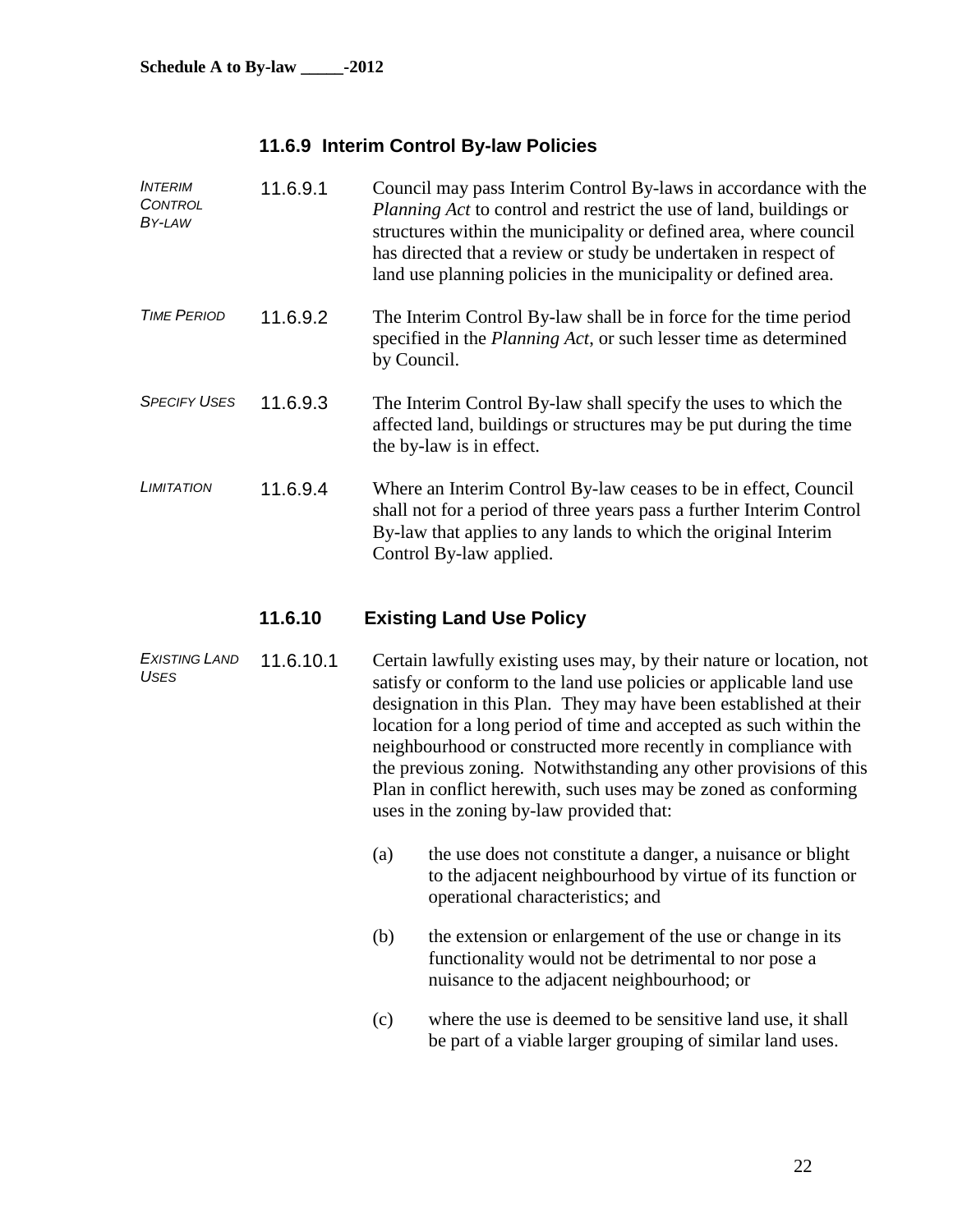9. That Chapter 11, Procedures BE AMENDED by deleting section 11.8 and replacing it with the following:

#### **USEEXISTING OPPOLICY**

10. That Chapter 11, Procedures BE AMENDED by adding section 11.10 comprised of the following:

# **11.10 Community Benefit**

Community benefit initiatives described in this Official Plan will be used to implement Section 37 of the *Planning Act*. The purpose of this section of the Official Plan is to describe the provisions that permit increases in the height and/or density otherwise permitted in the Zoning By-law, in return for the provision by the owner of community benefits.

|                                     | 11.10.1   | <b>Objectives</b>                                                                                                                                                                                                                                                                                                                                                                        |
|-------------------------------------|-----------|------------------------------------------------------------------------------------------------------------------------------------------------------------------------------------------------------------------------------------------------------------------------------------------------------------------------------------------------------------------------------------------|
| <b>GENERAL</b>                      | 11.10.1.1 | To provide public benefits within the local community in which a<br>contributing development project is located. Community benefits<br>are provided by the developer at no cost to the City.                                                                                                                                                                                             |
| <b>CONTRIBUTING</b><br>DEVELOPMENT  | 11.10.1.2 | A development in which the height and/or density is increased<br>above that which is normally permitted in the Zoning By-law as<br>an incentive for the developer to provide community benefits.                                                                                                                                                                                         |
|                                     | 11.10.2   | <b>Policies</b>                                                                                                                                                                                                                                                                                                                                                                          |
| ZONING BY-<br>LAW                   | 11.10.2.1 | Community benefit policies shall be implemented through a<br>Zoning By-law.                                                                                                                                                                                                                                                                                                              |
| <b>COMMUNITY</b><br><b>BENEFITS</b> | 11.10.2.2 | Community benefits shall be specific capital facilities, or cash<br>contributions to achieve specific capital facilities.                                                                                                                                                                                                                                                                |
| CASH-IN-LIEU                        | 11.10.2.3 | Cash-in-lieu means cash contributions towards specific capital<br>facilities, in lieu of the developer being required to actually<br>develop said facility or provide said facilities. Cash-in-lieu of<br>capital facilities is only acceptable where cash is secured for<br>specific capital facilities. Operating and non-capital funds are not<br>appropriate for community benefits. |
| <b>PLANNING</b><br>RELATIONSHIP     | 11.10.2.4 | There should be a reasonable planning relationship between the<br>community benefits and the increase in height and/or density in<br>the contributing development.                                                                                                                                                                                                                       |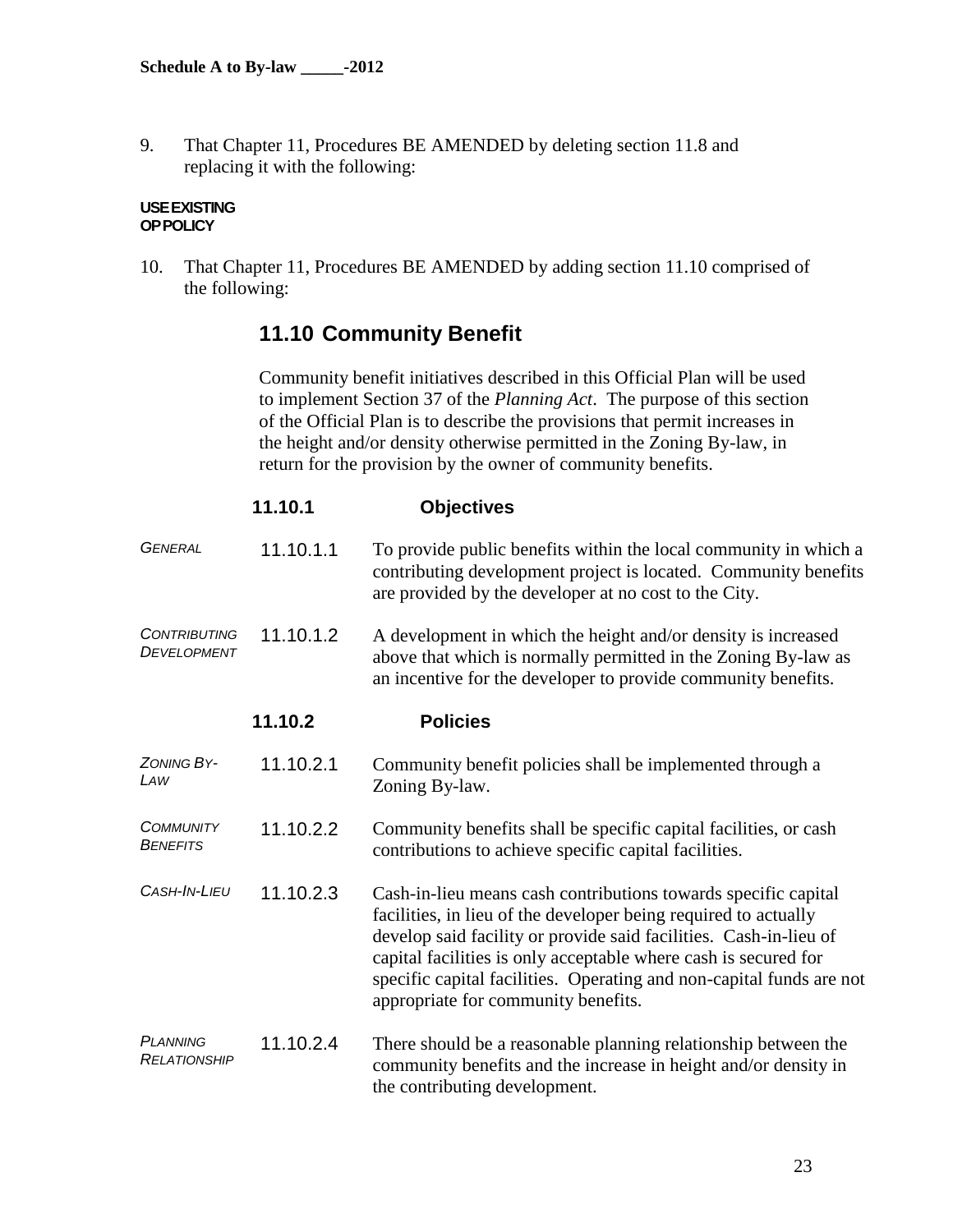| <b>VALUE OF</b><br><b>COMMUNITY</b><br>BENEFIT         | 11.10.2.5  | The value of the community benefit shall be negotiated with the<br>City on a case-by-case basis. The amount or value of the<br>community benefit will be relative to the value of the density<br>and/or height increase of the development project. |
|--------------------------------------------------------|------------|-----------------------------------------------------------------------------------------------------------------------------------------------------------------------------------------------------------------------------------------------------|
| <b>TYPES OF</b><br><b>COMMUNITY</b><br><b>BENEFITS</b> | 11.10.2.6  | The following are types of community benefits permitted in Windsor.<br>Additional community benefits may be described by a Community<br><b>Improvement Plan:</b>                                                                                    |
|                                                        |            | Replacement of rental housing;<br>(a)<br>Community facilities;<br>(b)<br>Parks;<br>(c)<br>Restoration of heritage building; and<br>(d)<br>Conservation of heritage resources.<br>(e)                                                                |
| DEVELOPMENT<br><b>SUPPORT</b>                          | 11.10.2.7  | Matters required to support a development may be secured in a<br>community benefit agreement under s. 37 of the Planning Act.                                                                                                                       |
| <b>GOOD DESIGN</b>                                     | 11.10.2.8  | Good design is not eligible for community benefits. Council may<br>agree to allow community benefits to be used to secure materials,<br>finishes or special built form.                                                                             |
| <b>CAPITAL</b><br><b>FACILITIES</b>                    | 11.10.2.9  | Cash contributions may be secured toward infrastructure that:                                                                                                                                                                                       |
|                                                        |            | Address service needs or deficiencies in the existing<br>a)<br>community where a planning relationship exists between<br>the contributing development and the community<br>developments;                                                            |
|                                                        |            | b) Cannot be, or are not, funded by the Development<br>Charges By-law;                                                                                                                                                                              |
|                                                        |            | c) Represent the municipal share of providing services for<br>new growth that are only partly funded through<br>Development Charges; or                                                                                                             |
|                                                        |            | d) Represent that portion of service levels for new growth<br>above the maximum levels funded by Development<br>Charges.                                                                                                                            |
| AFFORDABLE<br>Housing                                  | 11.10.2.10 | The provision of affordable housing shall be required as a priority<br>community benefit on large development sites.                                                                                                                                |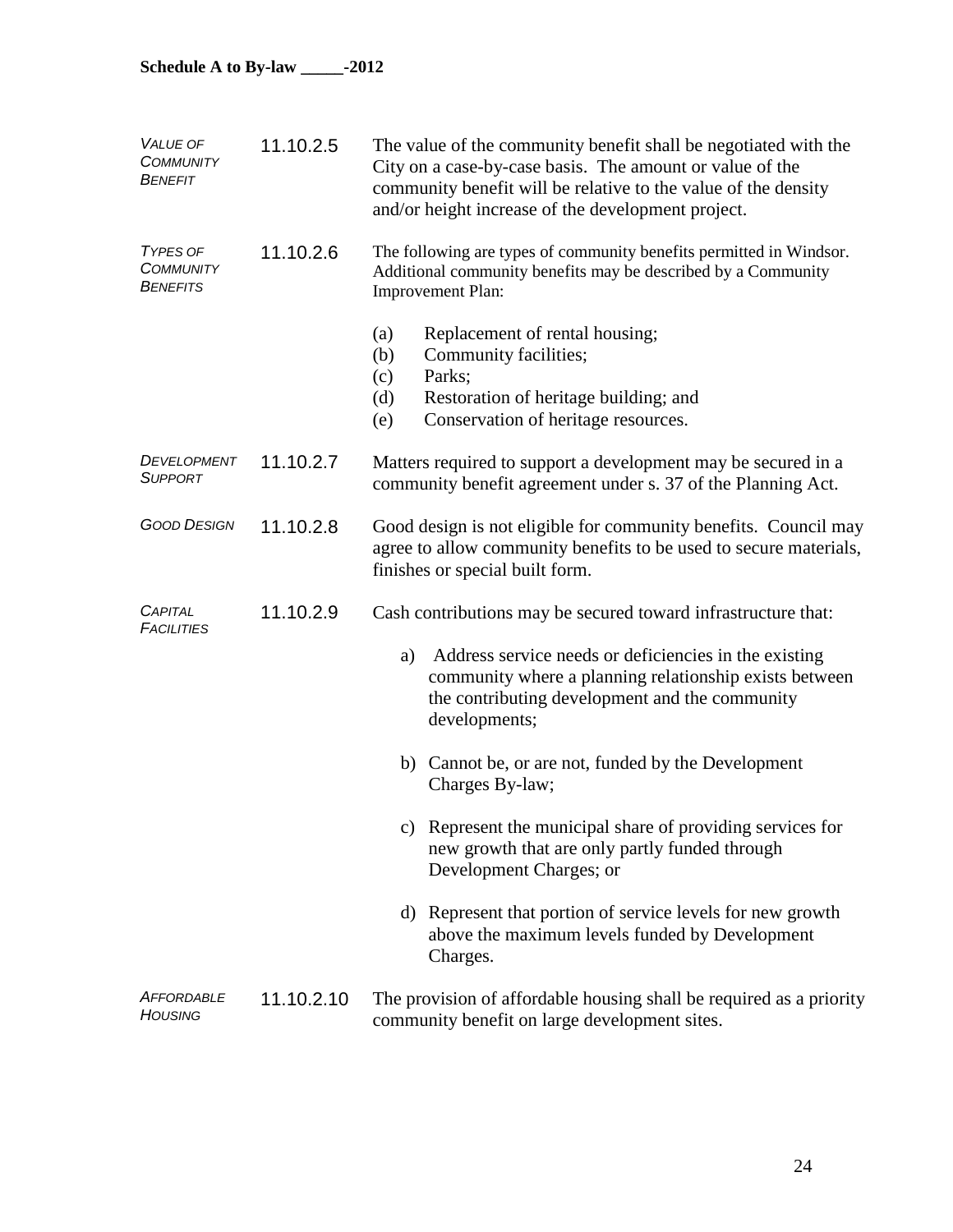| REPLACEMENT<br>OF RENTAL<br><b>HOUSING</b>                                                                             | 11.10.2.11 | The replacement of rental housing shall be required as a priority<br>community benefit on sites where existing rental housing is to be<br>demolished.                                                                                                                                                                                       |
|------------------------------------------------------------------------------------------------------------------------|------------|---------------------------------------------------------------------------------------------------------------------------------------------------------------------------------------------------------------------------------------------------------------------------------------------------------------------------------------------|
| <b>CONSERVATION</b><br>OF HERITAGE<br><b>RESOURCES</b>                                                                 | 11.10.2.12 | The conservation of heritage resources shall be required as a<br>priority community benefit on development sites.                                                                                                                                                                                                                           |
| <b>DISCUSSIONS</b><br><b>AND</b><br><b>NEGOTIATIONS</b><br><b>WITH</b><br><b>DEVELOPERS</b><br>AND/OR<br><b>OWNERS</b> | 11.10.2.13 | The City Planner has a responsibility to ensure that the Official<br>Plan polices are being complied with and must recommend an<br>appropriate package of community benefits when the<br>administrative report recommending approval of the proposed<br>development is forward to Council and/or a Standing Committee<br>for consideration. |
| ZONING<br><b>CONSIDERATIONS</b>                                                                                        | 11.10.3    | Increased height and/or density shall be calculated from the<br>existing Zoning height and/or density limits for the purpose of<br>community benefits.                                                                                                                                                                                      |
| <b>TIMING OF</b><br>AGREEMENT<br><b>EXECUTION</b>                                                                      | 11.10.4    | The community benefits agreement will usually be executed prior<br>to the introduction of the By-law at Council that implements the<br>rezoning for the increased density and/or height. The timing of<br>payment or provision of benefits shall be stated in the agreement<br>provisions.                                                  |

11. That Chapter 11, Procedures BE AMENDED by adding section 11.11 comprised of the following:

# **11.11 Redevelopment Plans**

For areas subject to a Demolition Control By-law, Council shall require the filing of redevelopment plans as a condition of approval for a demolition permit.

## **11.11.1 Policies**

| <b>ISSUANCE OF</b><br>DEMOLITION<br><b>PERMITS</b> | 11.11.1.1 | Redevelopment plans to the satisfaction of the City Planner shall<br>be filed with the application for a demolition permit. |
|----------------------------------------------------|-----------|-----------------------------------------------------------------------------------------------------------------------------|
| <b>CONTENTS OF</b><br>REDEVELOPMENT<br>PLANS       | 11.11.1.2 | Redevelopment plans shall include plans for:                                                                                |
|                                                    |           | (a) Replacement buildings;<br>(b) Replacement of demolished dwelling units and                                              |
|                                                    |           | (c) Landscaped open space.                                                                                                  |